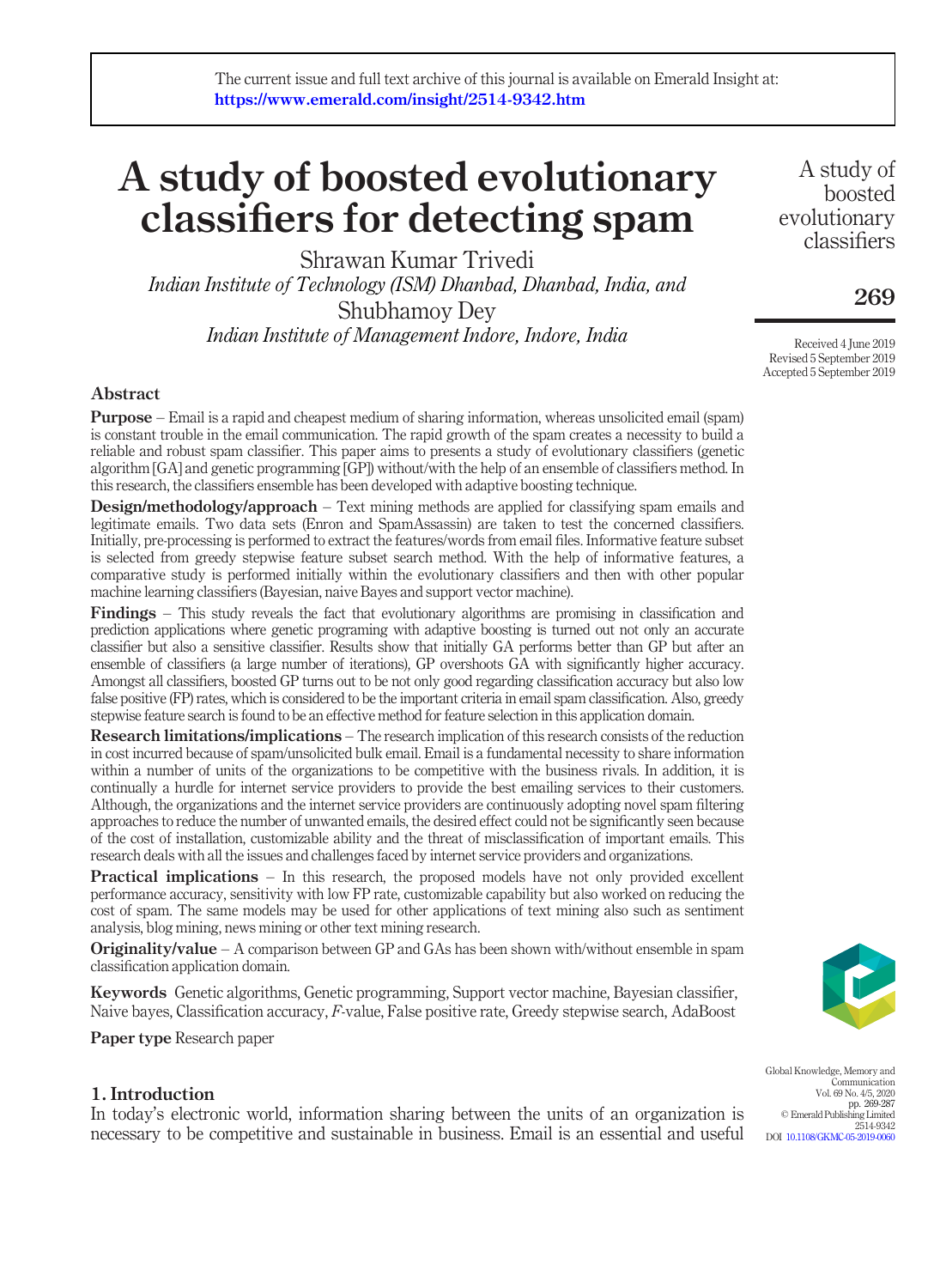tool for rapid and cheap communication. It is now a popular medium for connecting people with each other. On the other hand, spam (also known as unsolicited bulk email) is a challenge for the researcher because its size is increasing day by day. A study has estimated that 70 per cent of business emails are spam (Aviv). This rapid growth has caused serious issues, such as user mailboxes filling up unnecessarily, important emails being engulfed by unimportant ones, storage space and bandwidth is limited, and the process of sorting emails being excessively time-consuming (Trivedi and Dey, 2013a, 2013b, 2013c, 2013d).

At present, there is increased research interest in spam classification because of the complexity introduced by spammers, who make it difficult to distinguish between spam (unsolicited emails) and ham (legitimate emails). Complexity may be because of attacks such as tokenization (splitting or modifying a feature, for example, writing "free" as "fr33") and obfuscation (hiding features by adding hyper text markup language or other codes, for example, coding "free" as "frand#101xe" or as "FR3E") that alter information on particular features (Goodman *et al.*, 2007; Lai, 2007).

Various machine learning classifiers have been tested and have performed well in tackling the current classification problems. In particular, support vector machine (SVM), Bayesian filtering and naive Bayes (NB) have performed satisfactorily in detecting spam, although performance accuracy is still a matter of debate. Nowadays, the interest of researchers is moving toward evolutionary algorithms (Cantú-Paz, 2007; Raymer *et al.*, 2000; Trivedi and Dey, 2013a, 2013b, 2013c, 2013d) because of their potential for feature selection and for classification.

In this study, a comparative analysis is performed between two classifiers, genetic algorithm (GA) and genetic programming (GP), with and without boosting. The results of these algorithms are then compared with those of other machine learning classifiers (Bayesian, NB and SVM).

GA is continuously tested in the literature because of its interesting operators that obtain new individuals by combining old individuals with the help of evolutionary principles such as selection (searching the fittest individual) and reproduction (merging and altering old individuals). At the same time, GP, which also uses evolutionary learning techniques, is attracting interest from researchers in this domain (Banzhaf, 1998). GP is a heuristic technique that permits complex representations of patterns (for example, in the form of decision trees [DT]). One characteristic of GP that makes it promising for classification purposes is its flexibility, which allows it to adapt techniques according to the requirements of a particular problem.

Boosting algorithms create a single classifier from a number of weak classifiers (Bauer and Kohavi, 1999). In this study, the AdaBoost technique is used for boosting, and the GreedyStepwise search is used, as it is the feature selection technique that obtains the most informative feature subset.

The rest of this paper has been organized in the following way: Section 2 summarizes previous work connected with this research. Section 3 describes the structure of a spam classifier. Section 4 presents the machine learning classifiers used in this study. Section 5 discusses the results of this research, and Section 6 presents its conclusions.

#### 2. Related work

A number of studies have been carried out in the area of text classification, and various machine learning classifiers have shown their potential. This study focuses on email spam classification, an area where evolutionary algorithms are an appealing choice. This section summarizes the literature related to relevant classifiers that have been tested on various data sets.

270

**GKMC** 69,4/5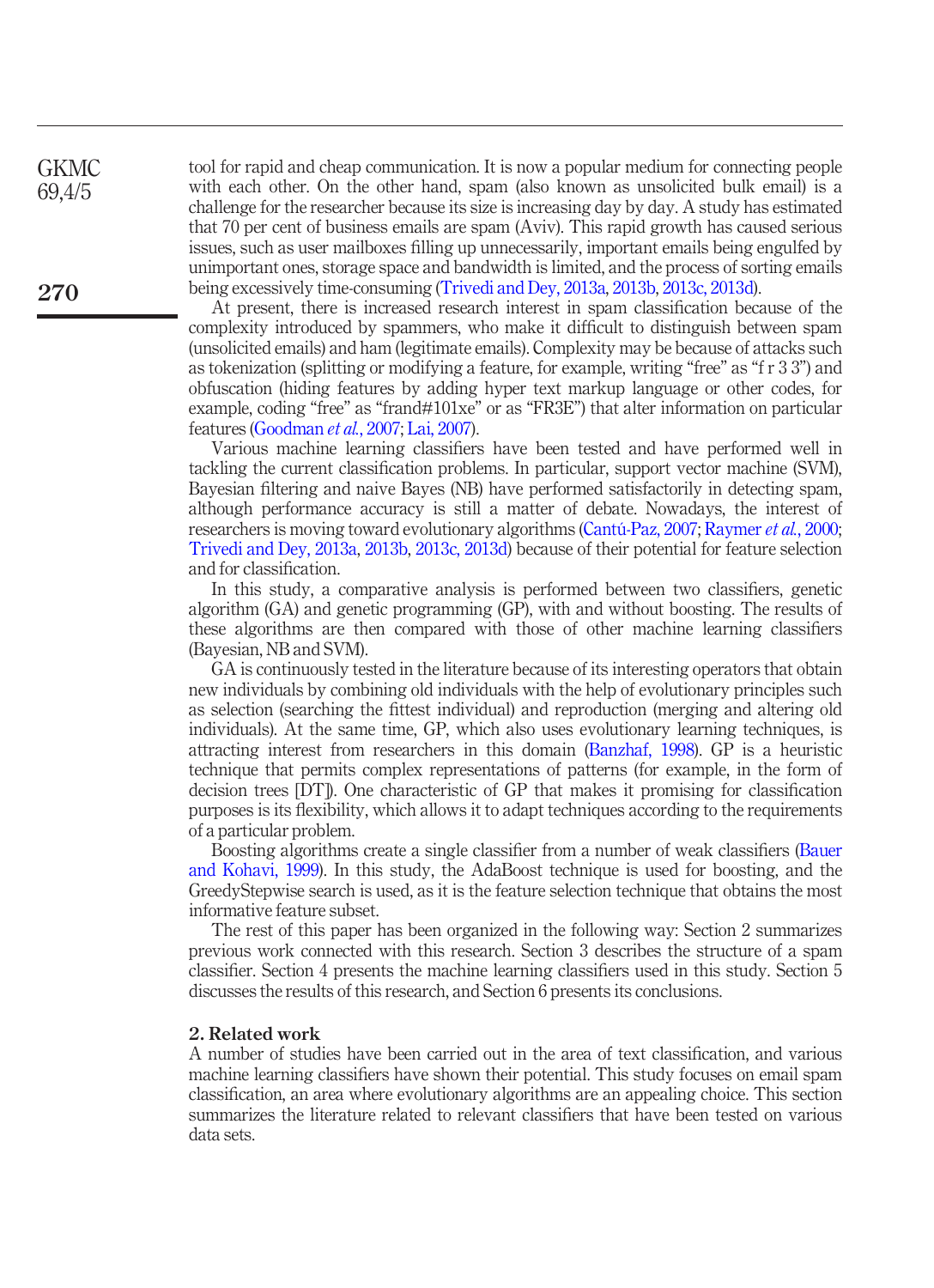A plethora of research has been conducted into methods of robust email spam detection (Fdez-Glez *et al.*, 2016), including SVM (Cortes and Vapnik, 1995), C4.5 DT (Quinlan, 1993), Bayesian networks (Friedman *et al.*, 1997) and random decision forests (RF) (Breiman, 2001). Among these, machine learning algorithms, SVM and RF are the most commonly used models (Patil and Patil, 2015; Jia *et al.*, 2012; Meda *et al.*, 2016).

Probabilistic classifiers (Bayesian and NB) are popular in the area of classification. They provide a cost-sensitive evaluation by observing the degree of confidence of the classification. Sahami *et al.* (1998) incorporated an NB classifier and a bag-of-words (BoW) approach to represent features of an email data set. They included some complex features (such as "FREE!" and "fr33"), domain name features, and non-alphabetic features to improve classification accuracy. The iFile filter (Rennie, 1998) uses NB to develop appropriate folders for email; it constructs three different folders for each email according to the features selected by the use of stemming, removal of stop words and implementation of document frequency thresholds. The SpamCop system (Pantel and Lin, 1998) also uses an NB approach to spam filtering. Parveen and Halse (2016) carried out a comparative analysis of various data mining techniques in the spam classification application domain, and they suggest that an NB classifier provides good accuracy in comparison to the other classifiers tested in their study.

SVM is a promising classifier for text and email. A comparative study by Drucker *et al.* (1999) compared SVM with various machine learning classifiers and predicted that SVM and boosted DT were the best classifiers in terms of performance accuracy and speed (although boosted DT was slower than SVM). Trivedi and Dey (2013a, 2013b, 2013c, 2013d) observed the effects of different kernel functions for improving the learning capability of SVM and identified NormalizedPolyKernel as the best.

Nowadays, evolutionary classifiers GA (Liu *et al.*, 2003; Li, 2009) and GP (Shengen *et al.*, 2011) are being widely tested in classification research because of their capacities for feature selection and classification. These classifiers work with interesting rules performed by the reproduction, mutation and crossover operators. A comparative study by Trivedi and Dey (2013a, 2013b, 2013c, 2013d) compared GA with various other machine learning classifiers. Also, in 2013, Trivedi and Dey implemented an enhanced GP approach and compared it with various machine learning classifiers; in this case, enhanced GP was found to be the best.

A further study by Trivedi and Dey (2013a, 2013b, 2013c, 2013d) focused on boosting approaches and their effects on probabilistic classifiers; they found that this method helps classifiers by boosting their performance, even with a small subset of the most informative features. Datta *et al.* (2015) worked on video traffic classification with J48 and AdaBoost, where they did experiments on Google Hangout data with 2.5 packet collection and obtained 99.99 per cent accuracy. Gashti (2017) tested various DT-Classification & Regression Trees (CART), SVM, NB and multilayer perceptron for spam email classification and obtained accuracy rates of between 87.05 and 100 per cent for the CART algorithm. Work by Shah and Kumar (2018) incorporating the ID3 DT and other machine learning models obtained good accuracy of up to 83.92 per cent. Goh and Singh (2015) proposed RF integrated with the real AdaBoost algorithm (Schapire *et al.*, 1998) and used it in the classification of webspam; the results showed that performance had been greatly improved by the integration of AdaBoost.

#### 3. Machine learning classifiers

#### *3.1 Boosting with AdaBoost*

The origin of boosting techniques is bootstrapping (Trivedi and Dey, 2013a, 2013b, 2013c, 2013d; Wu, 1986). The fundamental purpose of bootstrapping is to reassess the accuracy of

A study of boosted evolutionary classifiers

271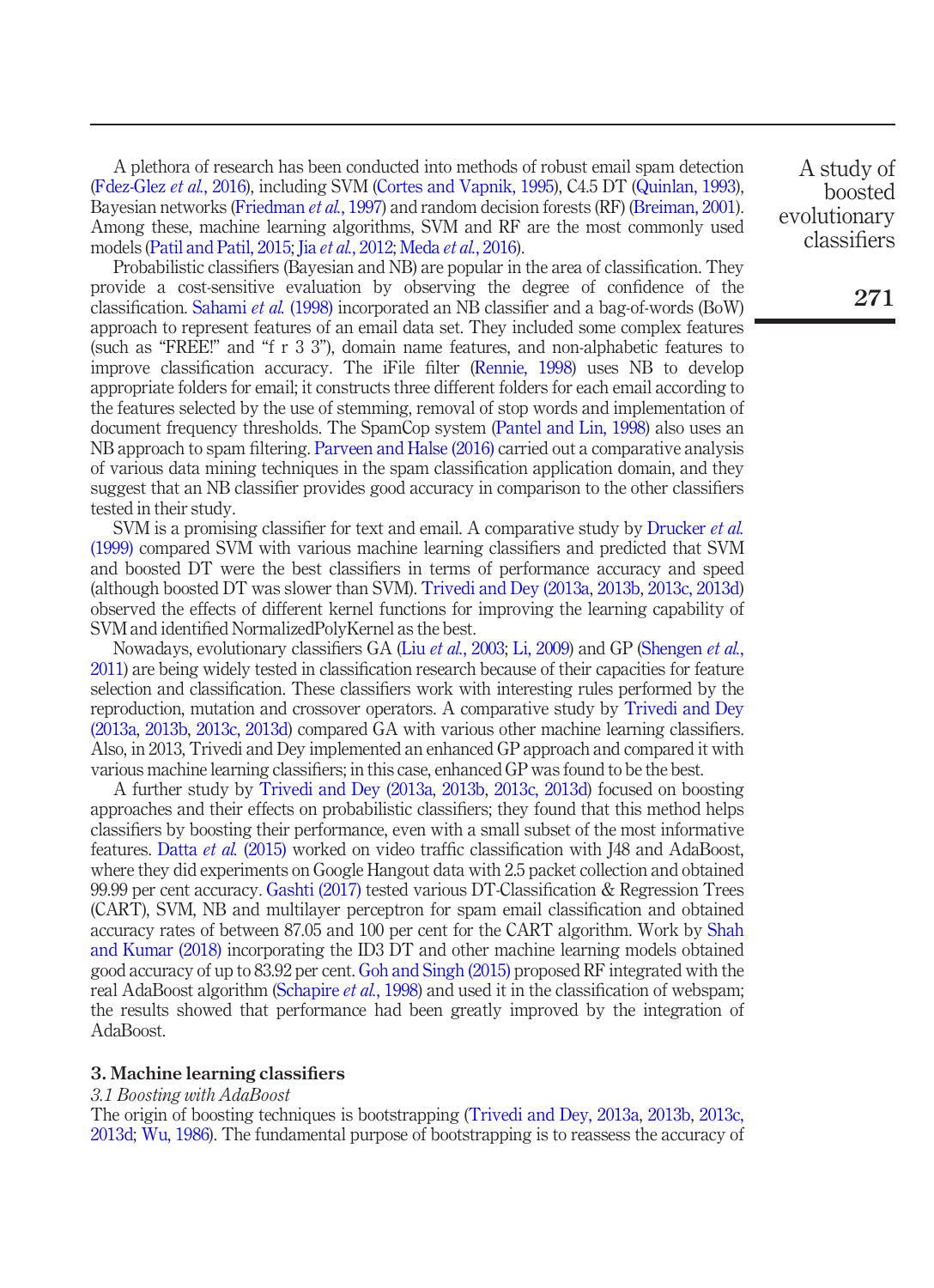**GKMC** 69,4/5

272

an estimate. It is a statistical sample-based method that consists of drawing randomly from a data set with replacement. In the classification domain, some boosting algorithms have shown their potential in terms of strengthening the accuracy of the classifiers.

Adaptive boosting works to reweight the data as an alternative to random sampling. This technique develops a concept of building ensembles for improving the performance of the classifiers. AdaBoost (Trivedi and Dey, 2013a, 2013b, 2013c, 2013d) learn with the collection of output  $M_x$  of weak classifiers  $G_t^{m_x}$  and then predict a decision, which forms the final classifier  $G_t^x$ .

*3.2 Algorithm for boosting classi*fi*ers*

*Input:* Training set  $T_y = t_1, t_2, t_3...t_n$  with  $t_i = (x^i, y^i)$ ; number of sample version of training set *B*

*Output:* An appropriate classifier for the training  $\text{set}G_t^x$ 

I. Initialize the weights  $w_i^t = \frac{1}{N}$ ,  $i \in \{1, 2, 3, ...N\}$ .

II. From *m* =1,2,3,...*M<sup>x</sup>*

*a) train the weak classi*fi*er G m<sup>x</sup> <sup>t</sup> with the training outset using weightsw t i*

b) calculate the error term 
$$
E_{\text{mor}}^m = \frac{\sum_{i=1}^N w_i^t I(v_i \neq G_t^{m_{xi}})}{\sum_{i=1}^N w_i^t}
$$

- *c)* calculate weight contribution  $\theta_m = 0.5 \log \left( \frac{1-E_{rms}^m}{E_{row}^m} \right)$
- *d) substitute* $w_i^t \leftarrow w_i^t E x p \Big( -\theta_{(m)} I \big( y_i \neq G_i^{m_{zi}} \big) \Big)$  *and Renormalize*  $\sum$ *w t*

$$
\sum w_i^l=1.
$$

*i* III. The final classifier is:

$$
G_t^x = \theta_m sign\left(\sum_{m=1}^{M_x} G_t^{m_x}\right). \tag{1}
$$

#### *3.3 Genetic algorithm-based classi*fi*ers*

GA uses the concept of iterative learning that was initially proposed by Holland (1975). This algorithm works on a principle similar to that of genetic models of natural systems. Initially, it uses individuals from a constant population to search a sample of space. A fitness function is developed to evaluate each individual. Thereafter, the following operators are used to produce new individuals:

*Selection operator:* This operator selects outperforming individuals from the set of individuals to produce "offspring" (Holland, 1975).

*Crossover operator:* This operator selects a random point within the two-parent gene structure and exchanges parts of the parent to create new individuals. This operator thus generates two high-performing individuals by combining the properties of two old individuals.

*Mutation operator:* This operator obtains a new individual by arbitrarily altering the properties of an old individual. It works on the concept of population perturbation theory, which involves providing new information to the population. It also helps to evade any stagnation that may occur during the search process.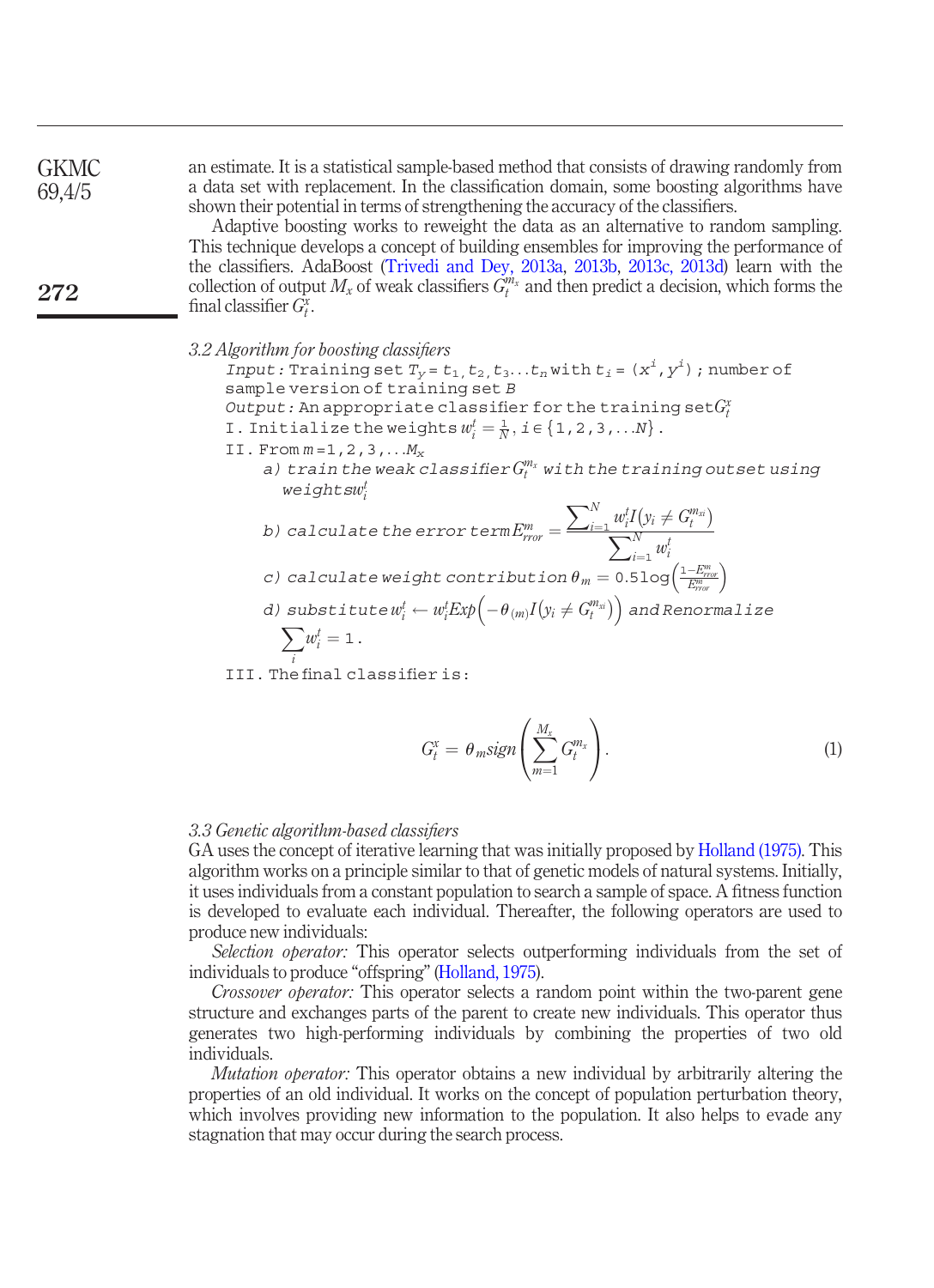## *3.4 Genetic programming-based classi*fi*ers*

GP is usually represented by a tree-based structure (Kishore *et al.*, 2000) in which a binary tree is used to represent an individual. A non-leaf node of the tree serves as the operation carried out on terminals of leaf nodes. Two types of the terminal can be identified: feature terminals and numeric/constant terminals. Feature terminals are basically identified as transformed link-based features selected from the training set of ham and spam web emails, such as log of in degree, log of out-degree or page rank. Numeric or constant terminals are some predefined number in the range from  $0.0$  to 1.0. The simple arithmetic operations  $+, \times$  and  $\div$  are performed by internal nodes where  $+$ ,  $-$  and  $\times$  operators simply perform according to their basic meanings but the  $\div$  operator is reserved for "protected" division (i.e. when divided by zero, the result is zero). Some additional operators can be used, such as *log, sin* and *cosine*. It has been shown that the use of simple arithmetic operators achieves higher accuracy and significantly reduces the cost of computation (Kishore *et al.*, 2000).

Tree-based GP follows predefined rules that are divided into two parts: antecedent and consequent. The antecedent works with a collection of conditions for predicted features and the consequent includes predicted classes. Generally, a condition can be performed by binary relational operators  $(=, \neq, <, >, \leq$  and  $\geq)$  and used to compare the value of one feature with another feature. GP individuals can use any kind of operator, and hence, a complex condition can be handled easily. GP uses a discriminant function that is defined by some mathematical expression in which different kinds of operator and function are applied to the features of the data instances that are to be classified. Mutation and crossover operators are used to recombine individuals to create new individuals.

#### *3.5 Fitness function*

The fitness function is calculated to evaluate the fitness of each individual; hence, an individual must be capable of classifying a set of instances. The fitness function *F*(I*<sup>x</sup>* ) for any individual I<sup>x</sup> can be represented as  $A_{\text{curacy}}(I^x, D^{\text{Emails}})$  and defined in the following equation (2):

$$
A_{\text{curacy}}(I^x, D^{\text{Emails}}) = \frac{\text{The number of examples of } D^{\text{Emails}} \text{ that are correctly classified by } I^x}{|D^{\text{Emails}}|}
$$

where D*Emails* is the email data set.

- *3.6 Algorithm for genetic programming*
	- Input: Training set  $T^x$ , number of individuals  $N^x$ , maximum depth of binary tree *D x* and number ofgenerations *R x*
	- Output: A best individual with a unique discriminant function
	- *I. Initialize population P<sup>x</sup> from randomly generated individuals with respect to N<sup>x</sup> and D<sup>x</sup> .*
	- *II. Assign values for operators mutation (m<sup>x</sup> =0.07), crossover*  $(c^x=0.9)$ , new program  $(N_p = 0.03)$ , and reproduction  $(r_p = 0.0)$ .
	- *III.* Compute fitness function  $F(I^x)$  for individuals  $I^x$ , where  $I^x \in P^x$ *with training set T<sup>x</sup> .*
	- *IV. Execute genetic operators:*
		- *a. Reproduction operator: choose the two* fi*ttest individuals from the population P<sup>x</sup> and include them in the new population P x n.*

A study of boosted evolutionary classifiers

(2)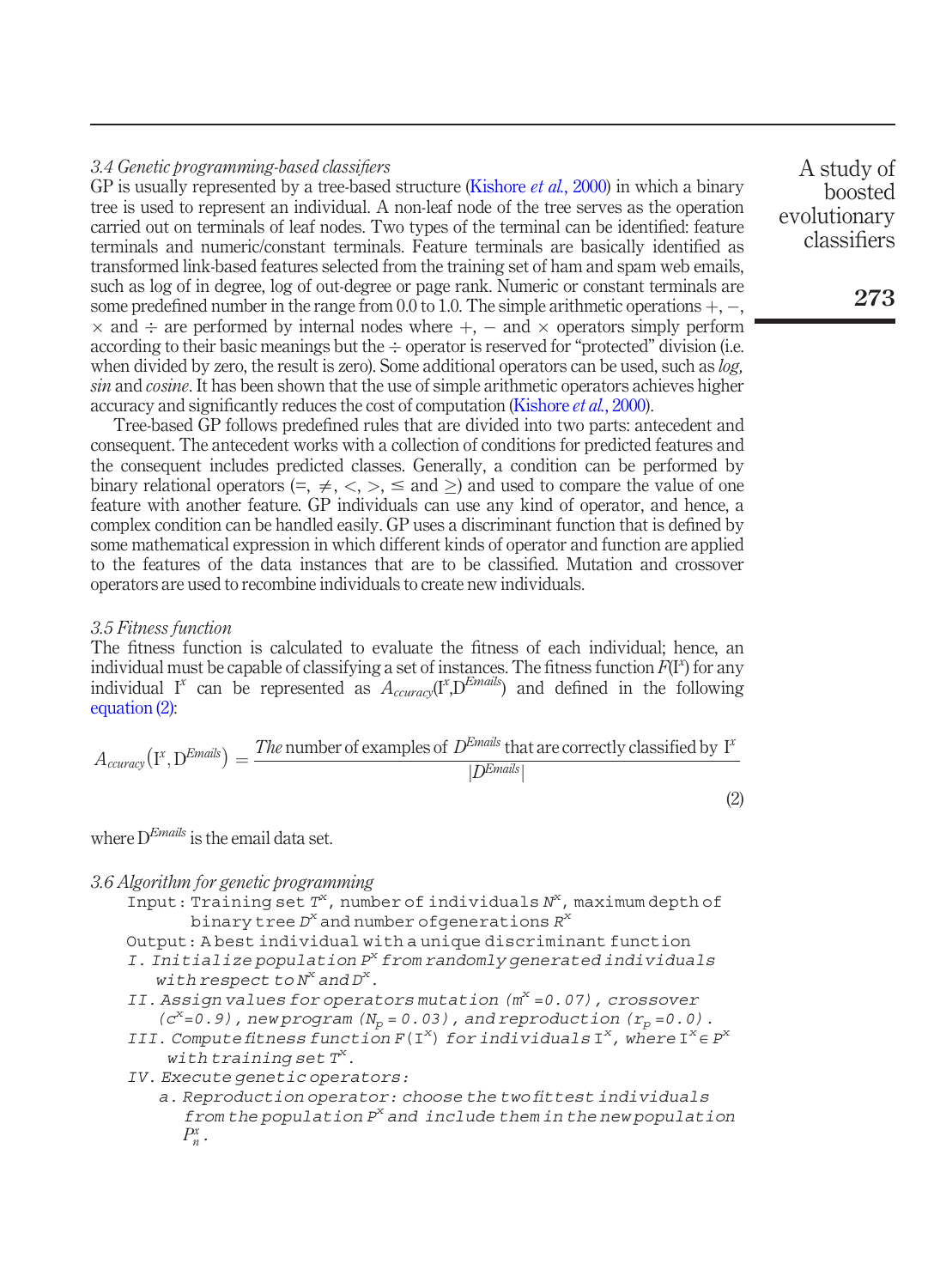274

- *b. Mutation operator: apply to a randomly selected individual to compute its* fi*tness for mutation, compare it with the best* fi*t individual, and put it in the new population P x n.*
- *c. Crossover operator: Apply to the two* fi*ttest individuals selected above. The properties of the parent individuals are exchanged to form two offspring. Compute the* fi*tness value of these new offspring, compare, and then put them in the new population P x n*.
- *d.* Repeat  $until{1}$ <sup> $p^x$ </sup> $\lt N^x$ . *V.* Let  $P^x = P^x_n$ ,  $P^x_n = \phi$ , and  $r_p = r_p + 1$ .
- *VI*. *Repeat until*  $r_p < R_x$ *.*
- *VII. Evaluate and compare the* fi*tness function of every individual in population P<sup>x</sup> with training set Txto observe the best output.*

#### *3.7 Probabilistic classi*fi*ers*

The idea of probabilistic classifiers was introduced by Lewis (1998), who suggested a term  $P\left(\frac{c^i}{d^j}\right)$ , which is the probability of document vector  $d^j = \left\{w_1^j, w_2^j, w_3^j, \ldots, w_n^j\right\}$  words falling within a certain category  $c^i$  and is measured by an equation based on Bayes' theorem:

$$
P\left(\frac{c^i}{d^j}\right) = \frac{P(c^i)^* P\left(\frac{d^i}{c^i}\right)}{P(d^j)}
$$
(3)

Where  $P(d)$  is the probability of arbitrarily selected document  $d^{j}$  and  $P(c^{i})$  is the probability of arbitrarily selected document  $d^j$  falling in the specific category  $c^i$  This classification method is known as a "Bayesian classifier."

In case of a high-dimensional data vector  $d$ , the Bayesian classifier is limited in its capability. It makes an assumption in which two randomly selected words/features of the data vector  $d<sup>j</sup>$  are considered to be independent of each other. The given equation is the modified classifier with the said assumption:

$$
P\left(\frac{d^j}{c^i}\right) = \prod_{l=1}^n P\left(\frac{w_l^j}{c^l}\right). \tag{4}
$$

This equation, which is popular in the field of classification, is called a modified Bayesian classifier or NB.

#### *3.8 Support vector machine classi*fi*ers*

SVM is a popular classifier that works on the principles of statistical learning theory and structural maximization (Vapnik, 1999). It is a well-accepted classifier because of its potential for dealing with high-dimensional data using a specific kernel function.

SVM separates the classes (positive and negative) by the maximum margin created by a hyperplane. Consider a training set  $X = \{x^i, y^i\}$ , where  $x^i \in \mathbb{R}^n$  and  $y^i \in \{+1, -1\}$ , which implies a unique class for the  $i^{th}$  training sample. This study takes  $+1$  for the class of spam and  $-1$  as the class of ham. The final classification output is obtained from the following equation (5):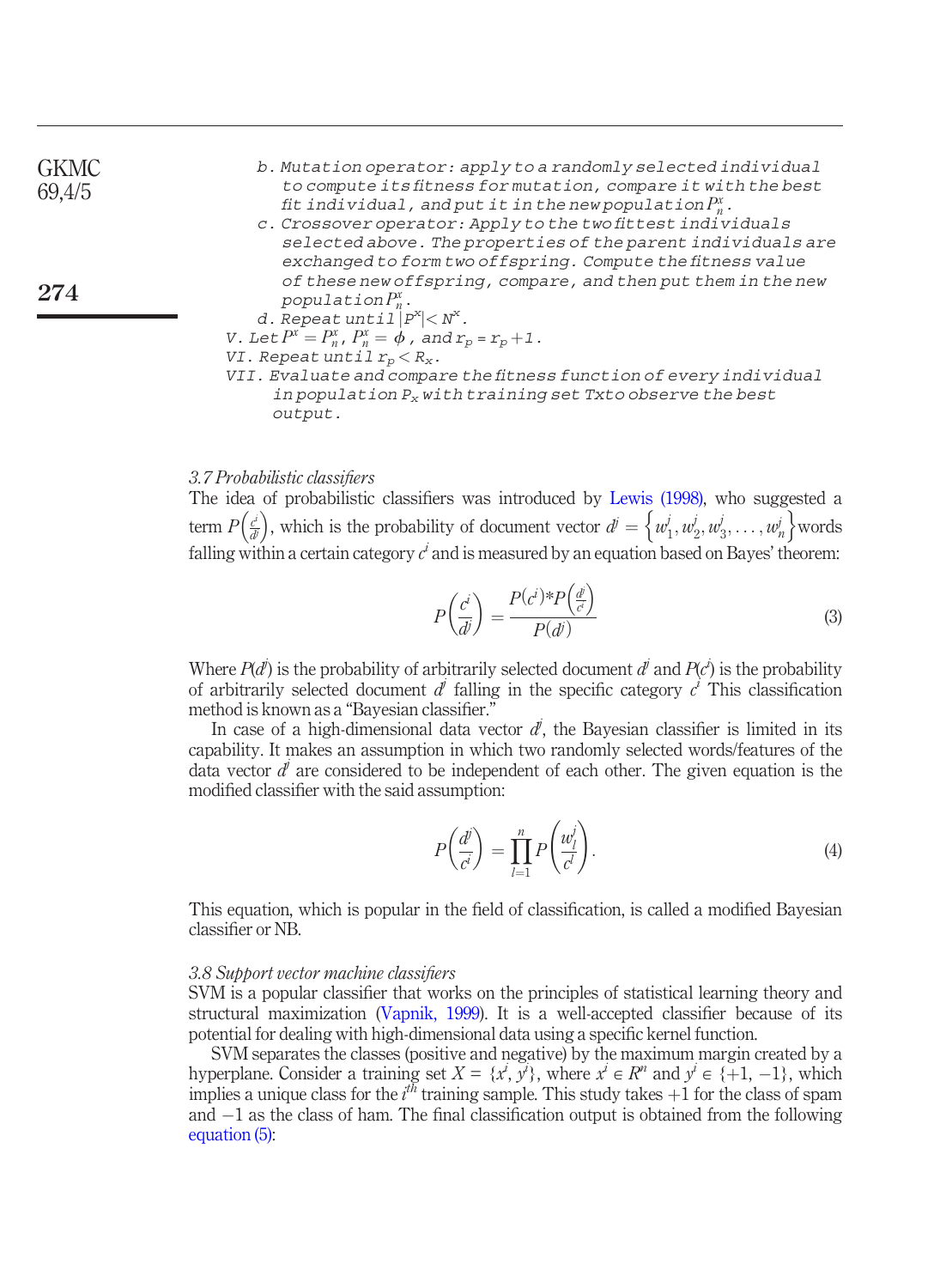$$
y = w \cdot x - b \tag{5} \qquad A \text{ st}
$$

where  $\nu$  is the final classification output,  $\nu$  is the normal vector comparable to those in the feature vector  $x$ , and  $b$  is the bias parameter observed by the training process. The classes are separated by the following equations (6) and (7):

$$
\text{minimize } \frac{1}{2} \left\| w \right\|^2
$$

subject to 
$$
y^{i}(w.x - b) \ge 1, \forall i.
$$
 (7)

#### *3.9 Kernel selection for support vector machine*

An appropriate selection of kernel function is essential for unique applications of SVMbased classification. A good choice of kernel function affords to learn potential to SVM. Various kernel functions have been discussed in the literature; our research incorporates a normalized polynomial kernel.

#### 4. Structure of an email classifier

The information for an email file is divided into the header (general information, such as subject, sender, and recipient) and the body (the main content of the email) (Figure 1). This study focuses only on the email body.

#### *4.1 Preprocessing*

Preprocessing (Sergienko *et al.*, 2017) is performed on incoming email files to transform strings of characters into a representation suitable for the classification algorithm (Figure 1, Tables I and II).

Figure 1 clearly depicts the structure of a spam classifier in which an email file with header and body goes for preprocessing. In this research, only the body is included, as this part of the email contains the main content. Preprocessing consists of tokenization (extraction of the words from the email file), removal of stop words (removal of words such as articles and prepositions that often occur in email files) and lemmatization (reducing a word to its normal form, for example, reducing "boosting" and "boosted" to "boost") (Patel and Patel, 2017). After the feature extraction process, feature selection is used to select the





udy of boosted evolutionary classifiers

(6)

275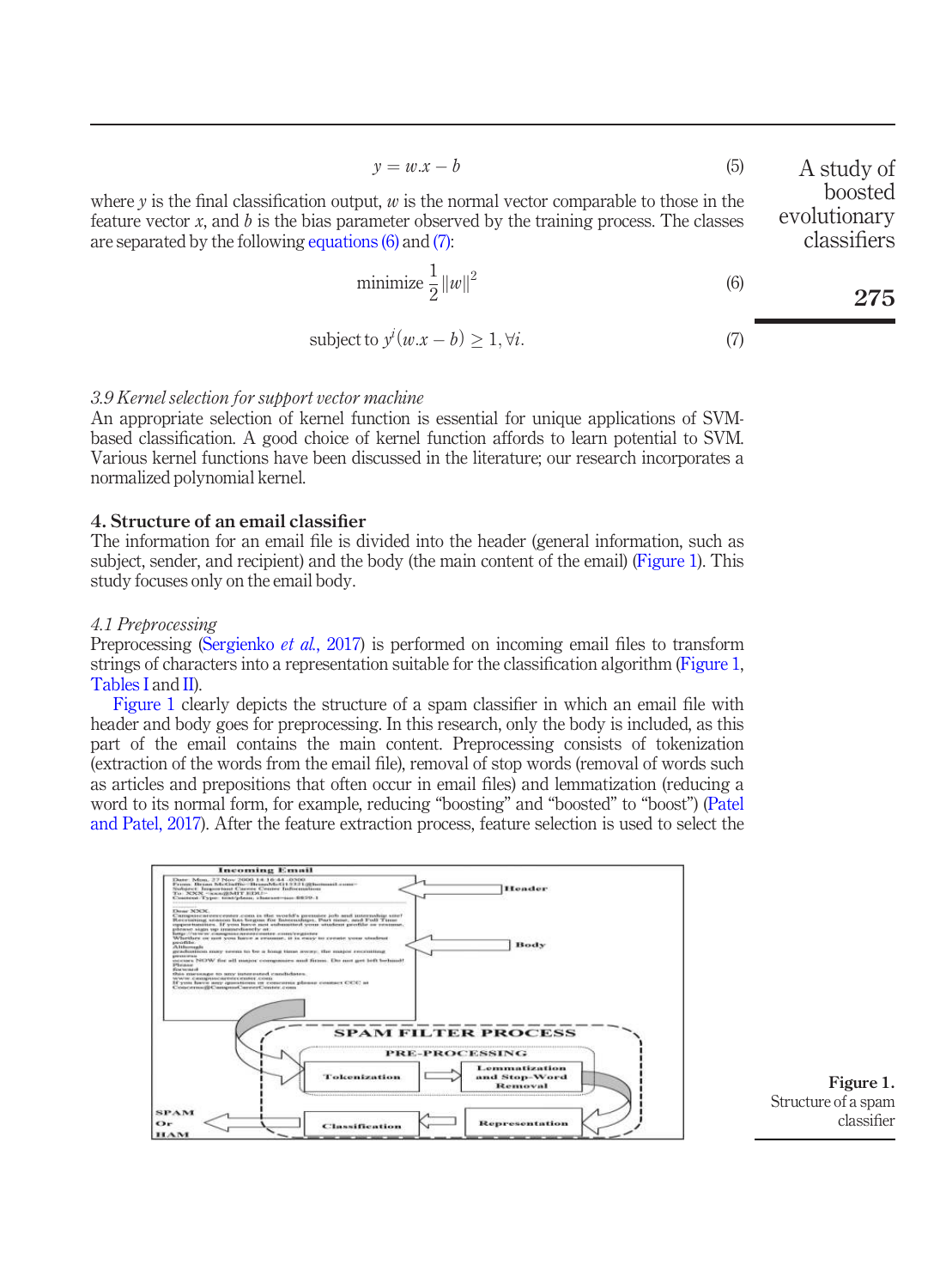informative features of the words. In this study, the GreedyStepwise feature subset selection method is used. After the selection of all the informative features, feature representation is carried out. In this study, the binary feature representation method is used to construct a term-document matrix (TDM). Machine learning models are trained and validated through several performance evaluation metrics. The subsequent sections describe in detail the component steps of a spam classifier. **GKMC** 69,4/5

#### *4.2 Dimensionality reduction*

276

The major problem in spam classification is the high dimensionality (Trivedi and Dey, 2016) of the feature space, where one dimension of a unique word is found in many files. This large set of feature space creates difficulty for standard classification methods because the computation process is costly and the results are unreliable. Therefore, this large feature space will have to be reduced. The reduction process is known as dimensionality reduction and is carried out by a process of feature selection.

*4.2.1 Feature subset selection.* This technique (Trivedi and Dey, 2016; Tripathi and Trivedi, 2016) is applied directly after the dimensionality reduction of the TDM. GreedyStepwise search is used in this study because of its capacity to search informative features.

*4.2.2 GreedyStepwise subset search.* The greedy algorithm (Caruana and Freitag, 1994; Trivedi and Dey, 2016) takes the form of an iterative process and features are measured iteratively in each step. The aim of this process is to produce the best informative feature for the model. Stepwise regression is used for the evaluation process. Three different methods are available for the selection of the best feature: forward selection (adding the best informative features), backward selection (removing the worst features) and the mixed method (a combination of forwarding and backward selection). For the termination of the feature selection process, some measures such as *p*-value are used to determine whether all the best-observed features have been added to the model or whether any valuable feature

|                                                                                             | Tokenization                                                                         | After pre-processing                                                                  | After feature selection                                                                   |
|---------------------------------------------------------------------------------------------|--------------------------------------------------------------------------------------|---------------------------------------------------------------------------------------|-------------------------------------------------------------------------------------------|
| Table I.<br>Most informative<br>feature selection<br>process (Enron data<br>set)            | Attached<br>Schedules<br>Awarded<br>Deals<br>Enron<br>The<br>Requested<br>. <b>.</b> | Attach<br>Schedule<br>Award<br>Deal<br>Enron<br>Revise<br>Request<br><b>.</b>         | Enron<br>Deal<br>Award<br>Revise<br>Draft<br>Request<br>Document<br><b></b>               |
|                                                                                             | Tokenization                                                                         | After pre-processing                                                                  | After feature selection                                                                   |
| Table II.<br>Most informative<br>feature selection<br>process<br>(SpamAssassin data<br>set) | Delivered<br>Exim<br>Habeas<br>For<br>Habeas<br>Ιf<br><b>Justin</b><br>              | Deliver<br>Exim<br>Habeas<br>Justin<br><b>Business</b><br>Package<br>Cash<br><b>.</b> | SpamAssassin<br>Taint<br>Communication<br>Geneva<br>Jalapeno<br>Users<br>Laugh<br><b></b> |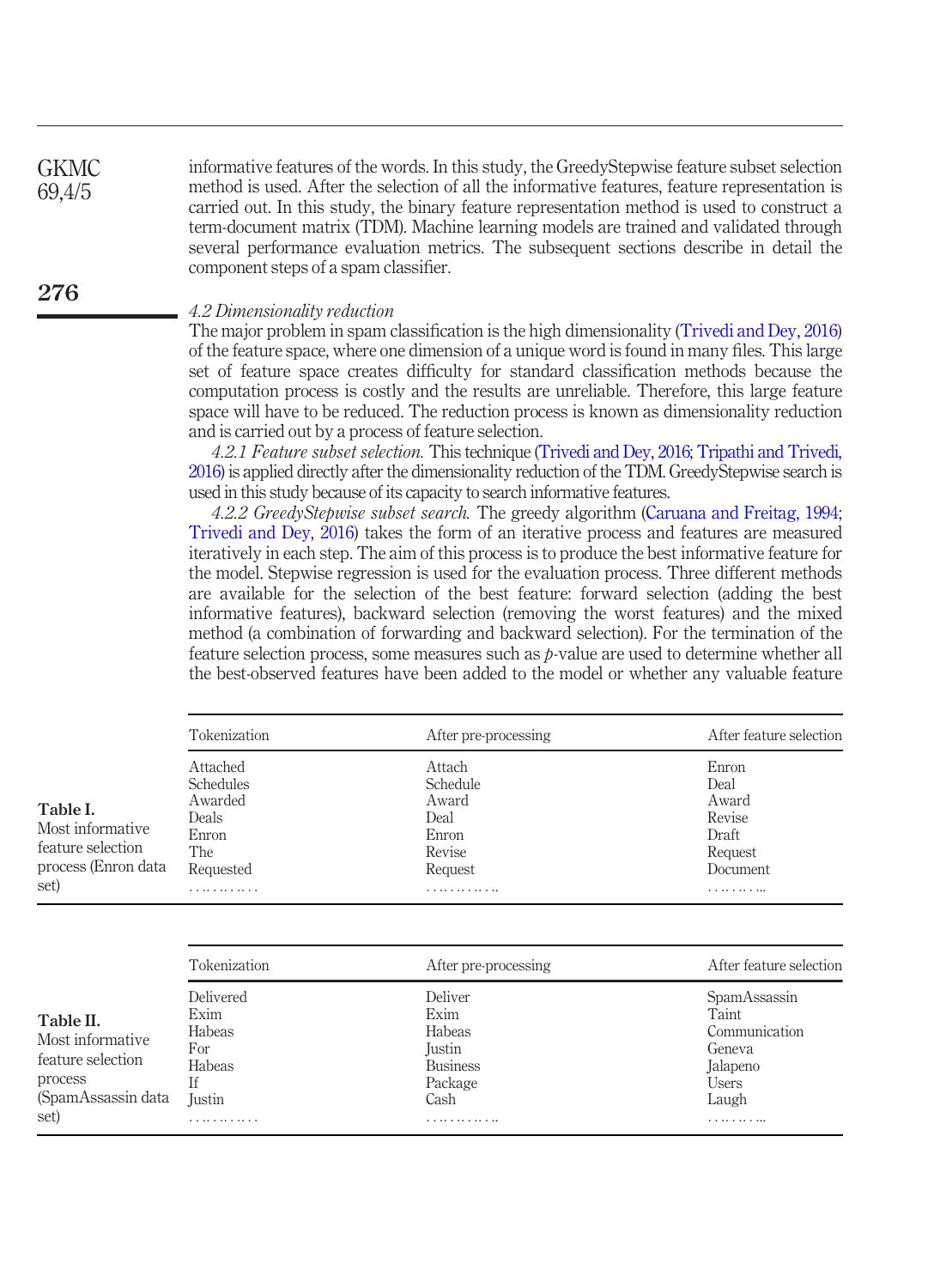remains to be added. In this study, 49 informative features from the Enron data set (Table I) and 36 informative features from the SpamAssassin data set (Table II) are selected.

#### *4.3 Feature representation*

An important component in text classification research is feature representation (Tripathi and Trivedi, 2016; Wu *et al.*, 2016). In email files, the text is generally obtained from the body of the message but sometimes the header and the subject line may also be considered. One popular representation technique is the BoW model, also known as the vector space model. Other approaches, such as character N-gram, are also used for representation but have not been tested specifically for the purposes of spam classification. Selected features may be represented using a binary representation method in which email files and words together form the binary matrix known as a TDM. This method is known as the term weighting method. The binary matrix contains binary values (1 and 0), where 1 indicates the presence of the particular feature or word in a specific email file and 0 indicates its absence.

The term weighting method is the choice of this research. Let us suppose that each email file is represented as a column vector  $D^x$  defined by the words extracted from the email files (i.e.  $D^x = (W^1, W^2, W^3, \ldots)$ ) where  $w^i$  is the *i*<sup>th</sup> word/feature of the email document  $d^x$ ) (Aas and Eikvil, 1999). The combination of all email documents and words forms an  $M \times N$ matrix, where *M* represents the number of distinct features and *N* represents the number of email instances. Table III represents the term-document relationship as a matrix  $a^{ij}$  that is defined as the degree of relationship between word *i* (column) and email file *j* (row).

#### *4.4 Experimental design*

*4.4.1 Data sets.* This research includes two different data sets produced from two different sources. It focuses on the Enron email data set for analysis; thereafter, the SpamAssassin data set is used for validation of the results obtained from the first data set.

4.4.1.1 Enron email. The main data set of this study is the Enron email data set, which contains 6,000 email files with a 50 per cent spam rate. Of the six existing versions of the Enron data set, versions five and six are selected for this study on the basis that the

|    | <b>Step</b> | Submit | Taint | Thousands | Top | Total | Trading | Transaction |                       |
|----|-------------|--------|-------|-----------|-----|-------|---------|-------------|-----------------------|
| 2  |             |        |       |           |     |       |         |             |                       |
|    |             |        |       |           |     |       |         |             |                       |
|    |             |        |       |           |     |       |         |             |                       |
| b. |             |        |       |           |     |       |         |             |                       |
| h  |             |        |       |           |     |       |         |             |                       |
|    |             |        |       |           |     |       |         |             |                       |
| 8  |             |        |       |           |     |       |         |             |                       |
| 9  |             |        |       |           |     |       |         |             |                       |
| 10 |             |        |       |           |     |       |         |             |                       |
| 11 |             |        |       |           |     |       |         |             |                       |
| 12 |             |        |       |           |     |       |         |             |                       |
| 13 |             |        |       |           |     |       |         |             |                       |
| 14 |             |        |       |           |     |       |         |             |                       |
| 15 |             |        |       |           |     |       |         |             | Table III.            |
| 16 |             |        |       |           |     |       |         |             | Term-document         |
| 17 |             |        |       |           |     |       |         |             | binary representation |

A study of boosted evolutionary classifiers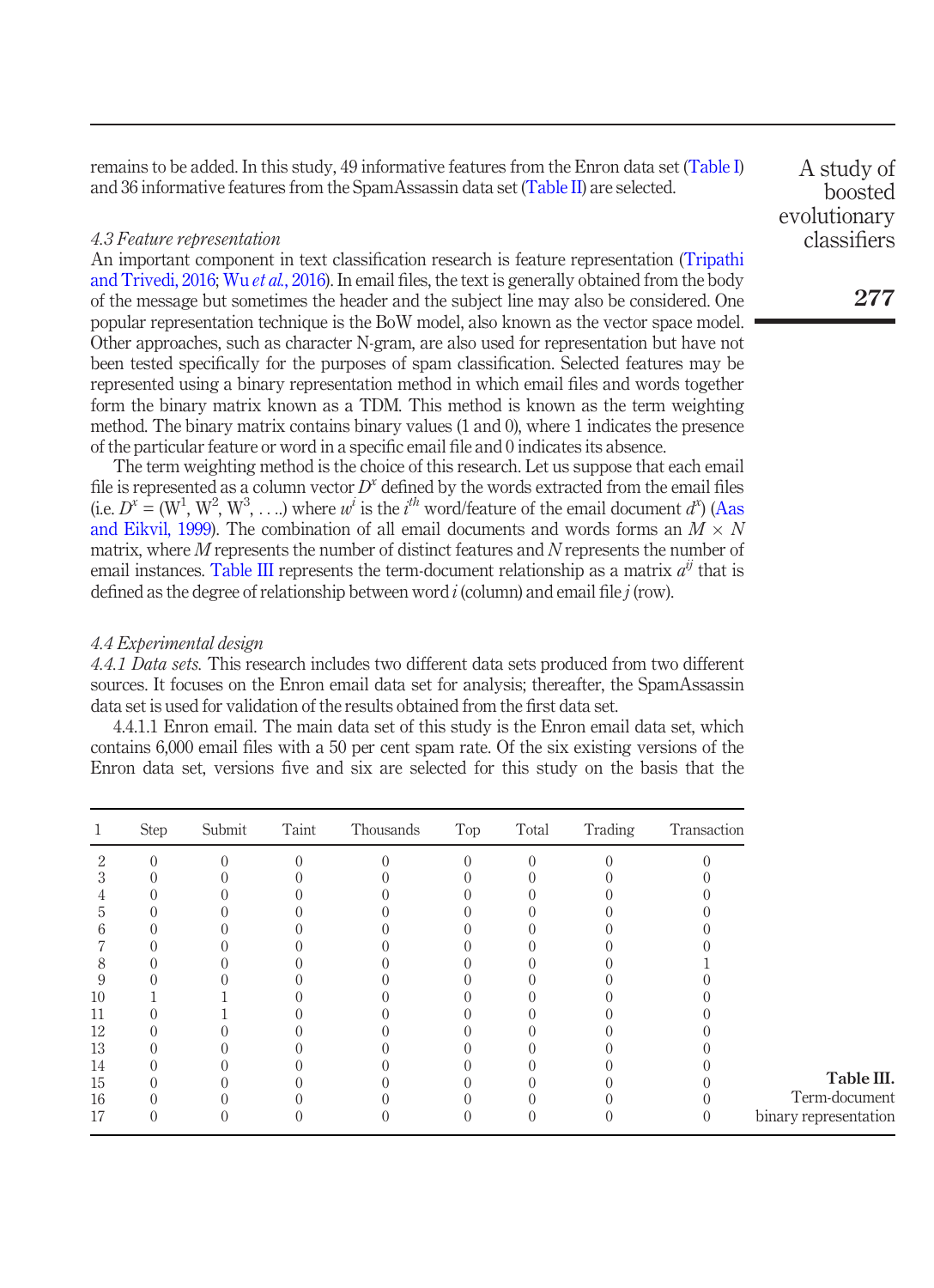complexity of the attacks found in the features of these email files allows the strength of the classifiers to be thoroughly tested. **GKMC** 69,4/5

4.4.1.2 SpamAssassin. The second data set of this study, SpamAssassin (Trivedi and Dey, 2013a, 2013b, 2013c, 2013d, 2014) is used to validate the results obtained from the first data set. SpamAssassin was obtained from a collection of unsolicited email, some older and some newer. In total, 4,700 files with a 50 per cent spam rate are selected at random for this study. The data set contains some easy email files (i.e. simple to classify) and hard email files (i.e. files with complexities). In this study, these files are mixed to generate 2,350 ham and 2,350 spam files.

*4.4.2 Instruments for evaluation.* This study incorporates three performance metrics: accuracy, *F*-value and false positive (FP) rate.

4.4.2.1 Accuracy. Accuracy is defined as the ratio of total correctly classified text emails to the total text emails, represented by the following equation (8):

$$
Accuracy = \frac{\text{Total Correctly Classical Emails}}{\text{Total Email Files}}.\tag{8}
$$

4.4.2.2 *F*-value. The *F*-value is calculated from the harmonic sum of precision (the fraction of retrieved classified emails that are relevant) and recall (the fraction of accurate classified emails that are retrieved), represented as follows:

$$
F(value) = \frac{2 * Precision * Recall}{Precision + Recall}.
$$
\n(9)

4.4.2.3 False positive rate. The FP rate measures the sensitivity of accurate classification and tells us how many positive instances are misclassified. It is represented as follows:

$$
False Positive = \frac{Misclassified Legitimate Emails}{(Misclassified + Correctoly Classicalized) Legitimate Emails.}
$$
(10)

*4.4.3 Design parameters.* In this study, we use a JAVA and MATLAB environment on a Windows 7 operating system to test the selected classifiers. After preprocessing (feature extraction and feature search), the 49 most informative features for the Enron corpus and the 36 most informative features for the SpamAssassin corpus are selected for training the classifiers. The whole corpus is split so that 66 per cent of the files are used for training and 34 per cent for testing.

The manual method used in this study to tune the parameters for the evolutionary algorithms is given in Table IIV.

# 5. Results and discussion

To evaluate the performance of the classifiers, tests were run on the Enron (versions 5 and 6) and SpamAssassin data sets. Tables V and VI and Figures 2 and 3 present a comparative analysis of the GA and GP classifiers with and without boosting. Tables VII and VIII and Figures 4 and 5 present a comparative analysis of evolutionary classifiers with other popular classifiers (Bayesian, NB and SVM). The performance is shown in terms of accuracy, *F*-value and FP rate.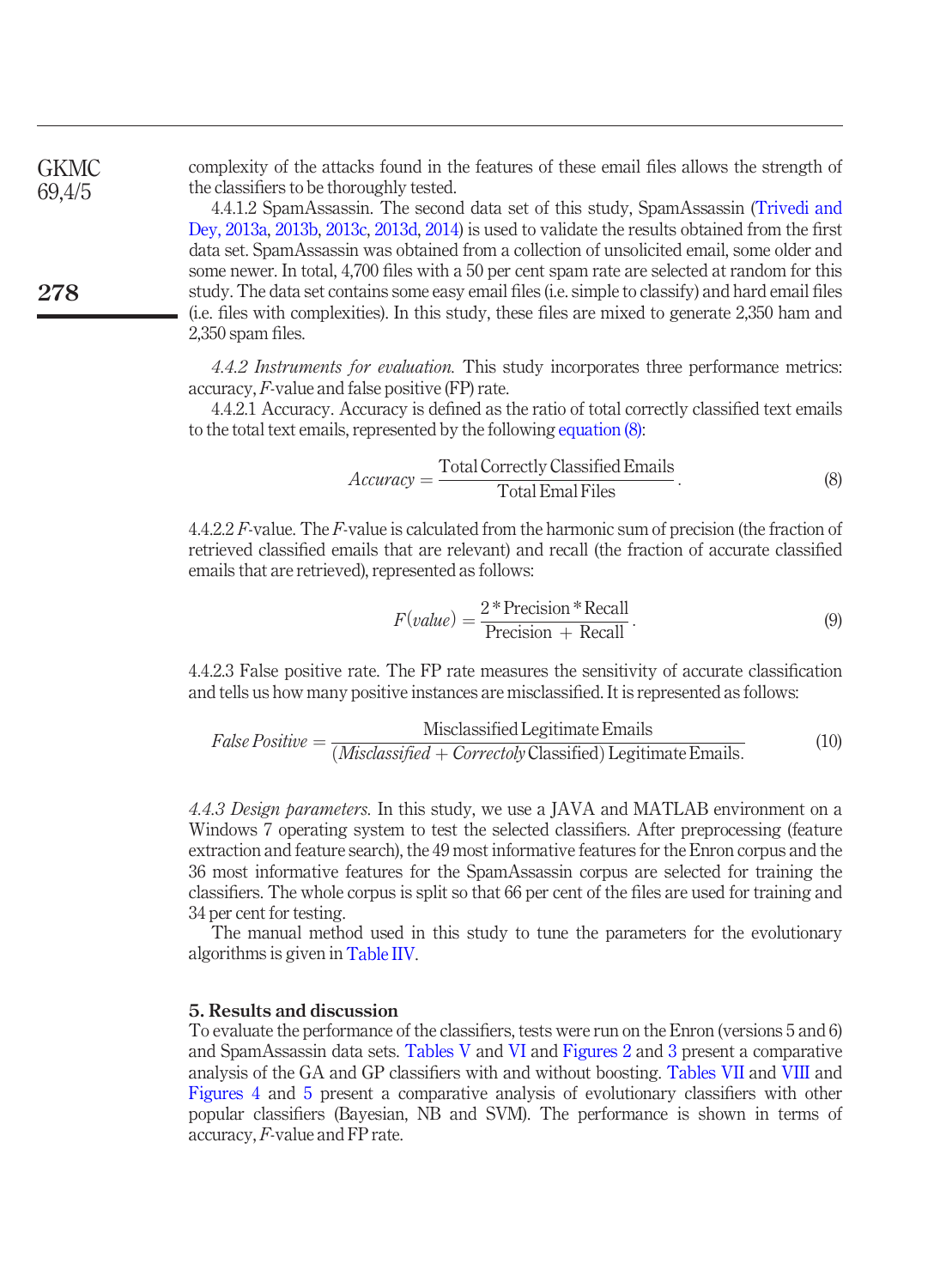# *5.1 Analysis of classi*fi*ers based on evolutionary algorithms*

Table V and Figure 2 show that initially when the classifiers were tested on the Enron data set, both evolutionary algorithm-based classifiers (i.e. GA and GP) gave weak observations but the result for GA was better than the result for GP. In this case, performance accuracy rose to 87.6 per cent for GA and 76.1 per cent for GP. To boost the performance of the classifiers further, this study performed numerous iterations and incorporated a boosting strategy (i.e. AdaBoost). After several iterations, both classifiers gave contrary indications, showing the potency of GP and proving that GA is a weak classifier. GP achieved the best result after 40 iterations, with 94.1 per cent accuracy; GA results were very poor, with an accuracy of 80.7-87.6 per cent.

| Parameters                                                                                                                                                                                                                       | Value                                        |                                                                               |
|----------------------------------------------------------------------------------------------------------------------------------------------------------------------------------------------------------------------------------|----------------------------------------------|-------------------------------------------------------------------------------|
| Target fitness $[F(I^*)]$<br>Maximum generation $(R^x)$<br>Maximum tree depth $(D^x)$<br>Mutation rate $(m^x)$<br>Crossover rate $(c^x)$<br>New program generation $(N_b)$<br>No. of classifiers for ensemble generation $(M_x)$ | 90%<br>20<br>.5<br>7%<br>90%<br>3%<br>$1-50$ | Table IV.<br>Manual tuning of<br>parameters for<br>evolutionary<br>algorithms |

|                      |              |                   | Boosting with AdaBoost |                   |                      |
|----------------------|--------------|-------------------|------------------------|-------------------|----------------------|
| Enron data set       |              | GA                |                        | GP                |                      |
| Performed iterations | Acc. $(\% )$ | $F$ -value $(\%)$ | Acc. $(\% )$           | $F$ -value $(\%)$ |                      |
|                      | 87.6         | 87.5              | 76.1                   | 76.0              |                      |
| 5                    | 83.1         | 83.1              | 91.1                   | 91.1              |                      |
| 10                   | 81.5         | 81.5              | 92.4                   | 92.4              |                      |
| 20                   | 80.7         | 80.7              | 93.6                   | 93.6              | Table V.             |
| 30                   | 81.5         | 81.5              | 93.7                   | 93.7              | Accuracy and $F$ -   |
| 40                   | 82.5         | 82.5              | 94.1                   | 94.1              | value of classifiers |
| 45                   | 82.5         | 82.6              | 93.9                   | 93.9              | tested on Enron data |
| 50                   | 81.4         | 81.4              | 93.8                   | 93.8              | set (with boosting)  |

|                       |              |                   | Boosting with AdaBoost |                   |                      |
|-----------------------|--------------|-------------------|------------------------|-------------------|----------------------|
| SpamAssassin data set |              | GА                |                        | GP                |                      |
| Performed iterations  | Acc. $(\% )$ | $F$ -value $(\%)$ | Acc. $(\% )$           | $F$ -value $(\%)$ |                      |
|                       | 96.5         | 96.6              | 92.7                   | 92.7              |                      |
| 5                     | 85.3         | 85.3              | 95.6                   | 95.6              | Table VI.            |
| 10                    | 95.9         | 96.0              | 96.3                   | 96.4              |                      |
| 20                    | 95.9         | 95.9              | 97.9                   | 98.0              | Accuracy and $F$ -   |
| 30                    | 92.3         | 92.3              | 98.1                   | 98.2              | value of classifiers |
| 40                    | 95.9         | 95.9              | 98.2                   | 98.2              | tested on            |
| 45                    | 96.0         | 95.9              | 97.9                   | 97.8              | SpamAssassin data    |
| 50                    | 93.2         | 93.2              | 97.8                   | 97.8              | set (with boosting)  |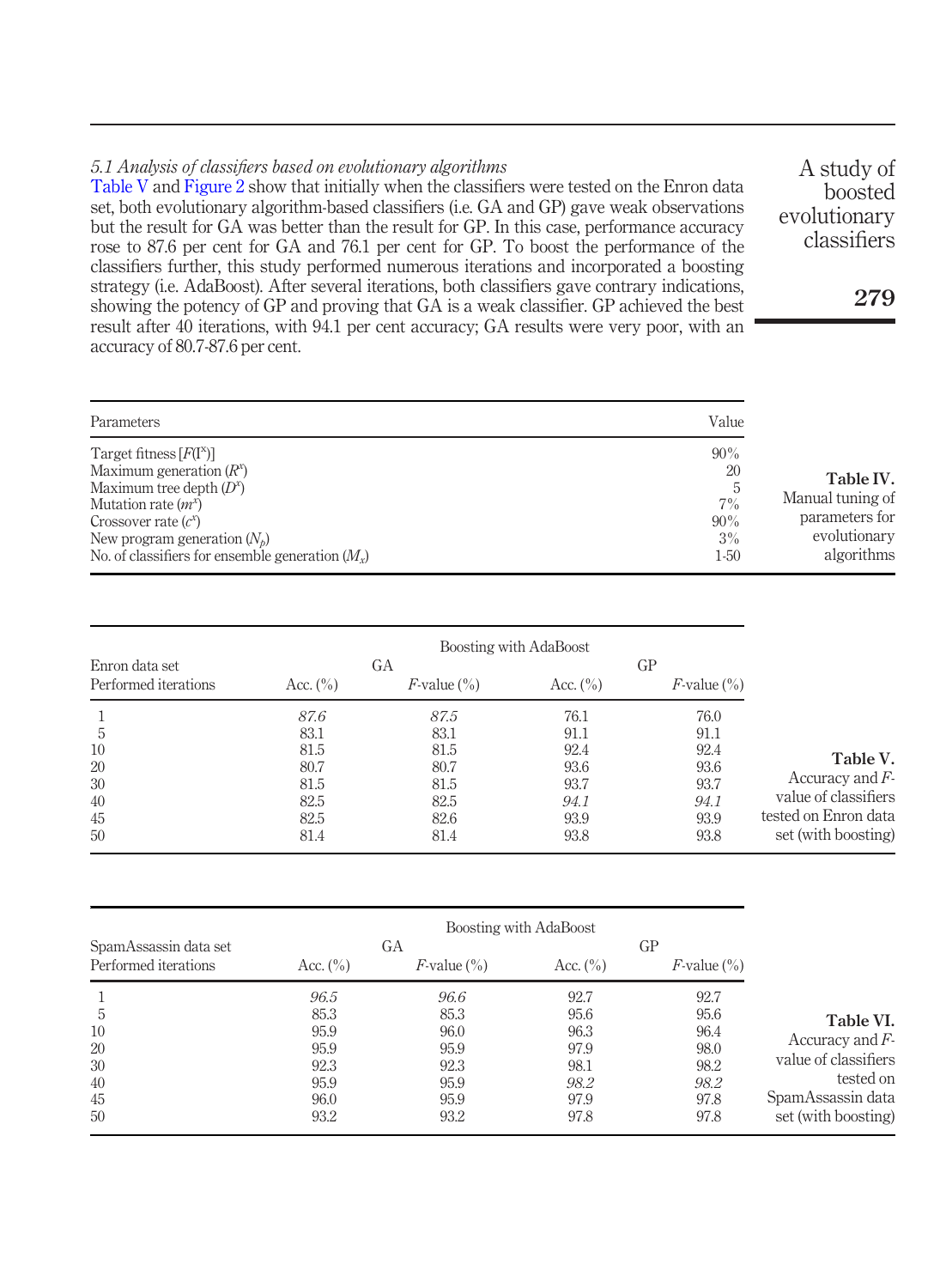

|                          |                               | Greedy search |                   |              |                   |  |
|--------------------------|-------------------------------|---------------|-------------------|--------------|-------------------|--|
|                          | In $\left(\frac{0}{0}\right)$ |               | Enron             | SpamAssassin |                   |  |
|                          | Classifiers                   | Acc. $(\% )$  | $F$ -value $(\%)$ | Acc. $(\% )$ | $F$ -value $(\%)$ |  |
|                          | Bayesian                      | 93.0          | 93.1              | 97.0         | 97.1              |  |
|                          | NΒ                            | 92.9          | 92.9              | 96.7         | 96.7              |  |
|                          | <b>SVM</b>                    | 93.8          | 93.8              | 97.8         | 97.8              |  |
| Table VII.               | GА                            | 87.6          | 87.5              | 96.5         | 96.5              |  |
| Accuracy and $F$ -       | <b>BGA</b>                    | 82.5          | 82.5              | 95.9         | 95.9              |  |
| value of all classifiers | GP                            | 84.8          | 84.8              | 92.3         | 92.3              |  |
| (both data sets)         | BGP                           | 94.1          | 94.1              | 98.2         | 98.2              |  |

The results for the classifiers tested on the SpamAssassin data set validate the results from the Enron data set (Table VI and Figure 5). In this case, GP initially showed worse performance than GA, with an accuracy of 92.7 per cent for GP and 96.5 per cent for GA. After numerous iterations, however, the performance of GP increased dramatically, whereas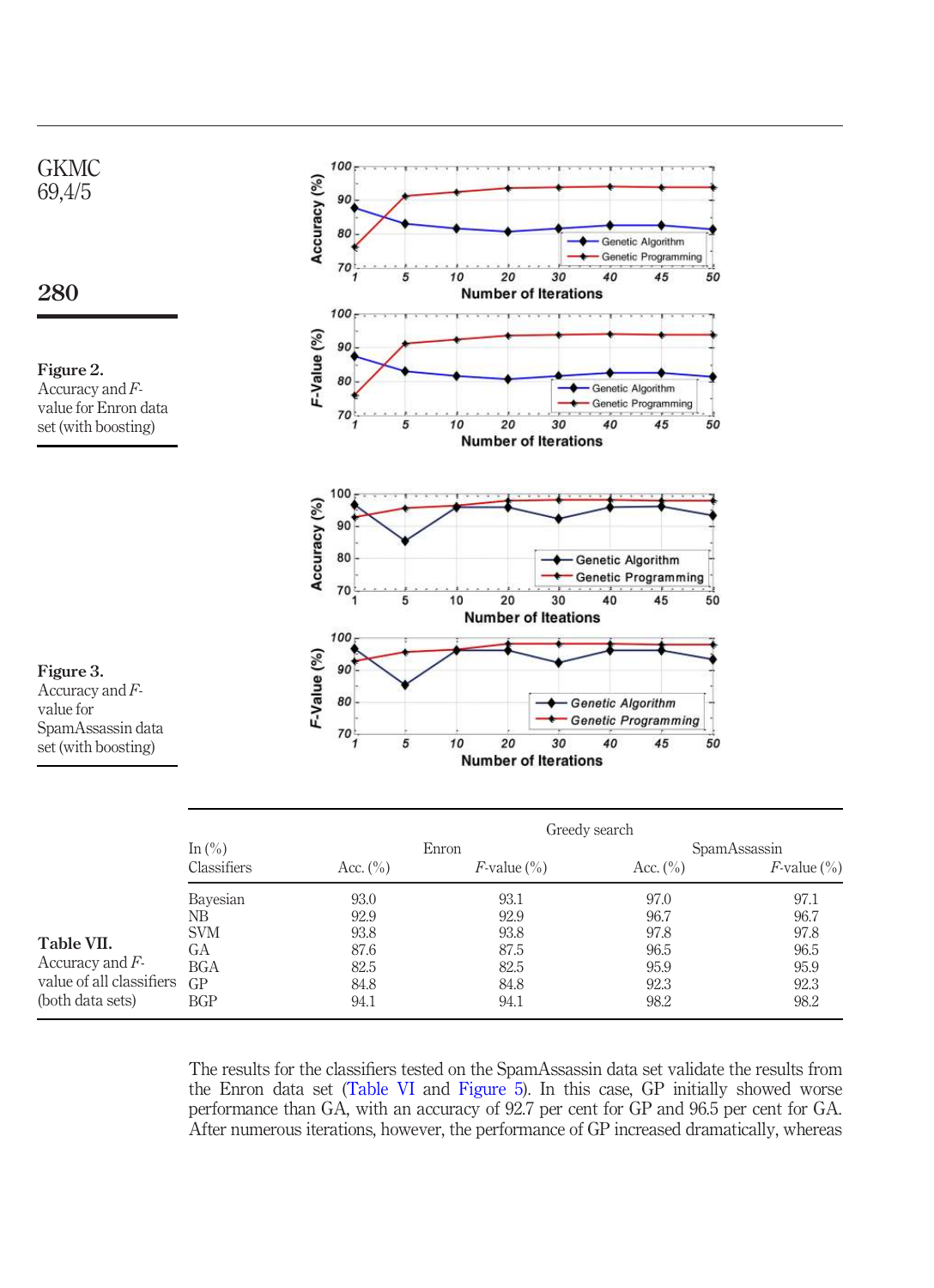the performance of GA deteriorated. Over 40 iterations, GP gave the best result, with 98.2 per cent accuracy, and the GA results were disappointing, with accuracy of 85.3-96.5 per cent.

# *5.2 Comparison with various machine learning classi*fi*ers*

Enron

A comparative study was performed between the evolutionary classifiers (GA, GP, boosted GA (BGA) and boosted GP [BGP]) and some other popular classifiers (Bayesian, NB and SVM).

Table VII and Figure 4 present the results of all the classifiers that were tested on the Enron data set. The results show that the BGP classifier performed better than the others, with 94.1

| In $(\% )$  |       | Greedy search<br>FP rate |                        |
|-------------|-------|--------------------------|------------------------|
| Classifiers | Enron | SpamAssassin             |                        |
| Bayesian    | 1.8   | 3.6                      |                        |
| NB          | 4.4   | 4.5                      |                        |
| <b>SVM</b>  | 2.8   | 1.0                      |                        |
| GA          | 22.5  | 2.6                      | Table VIII.            |
| <b>BGA</b>  | 14.9  | 1.6                      | FP rates for all       |
| GP          | 1.3   | 1.9                      | classifiers (both data |
| <b>BGP</b>  | 2.7   | 1.0                      | sets)                  |



**False Positive Rate** 

**Spamassassin** 

Figure 4. Accuracy and *F*value for all classifiers (for both data set)

Figure 5. FP rates for all classifiers (both data sets)

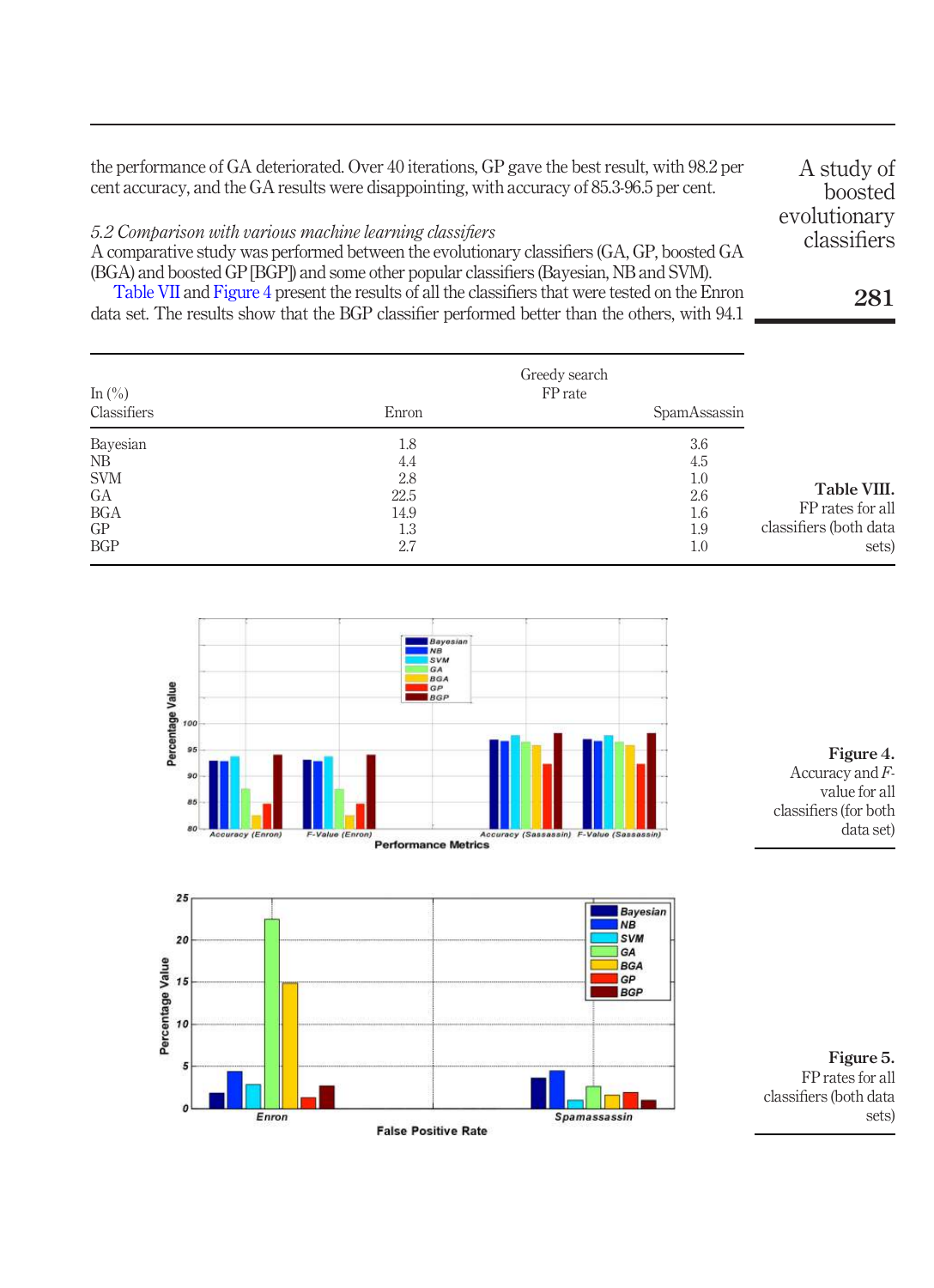per cent performance accuracy. The BGA was the worst classifier, with 82.5 per cent accuracy. The SVM and Bayesian classifiers were the second and third best, respectively.

> Table VII and Figure 4 show the results of the same classifiers tested on the SpamAssassin data set. The results from this data set strongly corroborate the observations from the first data set. In this case, BGP again showed its potential, with 98.2 per cent performance accuracy. BGA was disappointing, with 95.9 per cent accuracy.

#### *5.3 False positive rates*

Table VIII and Figure 5 demonstrate the FP rates. For a good classifier, the value of this metric should be as low as possible. In the case of the Enron data set, if we consider both metrics (accuracy and FP rate) simultaneously, BGP is seen to be excellent, with a 2.7 per cent FP rate. The GP and Bayesian classifiers are shown to be good on the basis of their FP rates but they had the worst accuracy. GA and BGA again performed poorly, with FP rates of 22.5 and 14.9 per cent, respectively.

The same classifiers tested on the SpamAssassin data set produced results that disagreed with those from the first data set. In this case, the BGA classifier was the best in terms of both metrics, with an FP rate of 1.0 per cent. The reason for this discrepancy may be the complexity of the Enron data set in terms of attacks incorporated by spammers.

#### *5.4 Tenfold cross-validation of accuracy and F-values*

Cross-validation is a technique for assessing classification models by splitting the data set into a training set to train the models and a test set to evaluate them. In the tenfold crossvalidation method (Moreno-Torres *et al.*, 2012), the data set is randomly split into 10 subsamples of equal size. From these 10 subsamples, a single subsample is used as the validation data for testing the model and the remaining nine subsamples are taken as training data. The cross-validation process is then repeated 10 times, with each of the 10 subsamples used exactly once as validation data. The 10 results are then averaged to obtain a single estimation. The advantage of this method is that all observations are used for both training and validation, and each observation is used for validation exactly once.

Table IX shows the results for accuracy and *F*-value of the evolutionary classifiers and the other classifiers obtained after the tenfold cross-validation process was carried out on the Enron and SpamAssassin email data sets. The results of the cross-validation strongly support the results obtained in the 66/34 per cent training and testing data split method. Following analysis of the results, four main observations can be made.

*Observation 1*: GP with AdaBoost performed better than other classifiers tested in this study, with 94.2 per cent accuracy for the Enron data set and 98.5 per cent accuracy for the

|                                                                                                                  |                                                               |                                                      | Enron                                              |                                                    | SpamAssassin                                       |
|------------------------------------------------------------------------------------------------------------------|---------------------------------------------------------------|------------------------------------------------------|----------------------------------------------------|----------------------------------------------------|----------------------------------------------------|
|                                                                                                                  | Classifiers                                                   | Acc. $(\% )$                                         | $F$ -value $(\%)$                                  | Acc. $(\% )$                                       | $F$ -value $(\%)$                                  |
| Table IX.<br>Accuracy and $F$ -<br>value of all classifiers<br>(both data sets,<br>tenfold cross-<br>validation) | Bayesian<br>NΒ<br><b>SVM</b><br>GА<br>BGA<br>GP<br><b>BGP</b> | 93.4<br>93.2<br>93.9<br>88.1<br>83.1<br>85.2<br>94.2 | 93.3<br>93.2<br>93.9<br>88.1<br>83<br>85.1<br>94.1 | 97.8<br>97.1<br>98.3<br>96.9<br>96.2<br>93<br>98.5 | 97.7<br>97.1<br>98.2<br>96.9<br>96.2<br>93<br>98.5 |

282

**GKMC** 69,4/5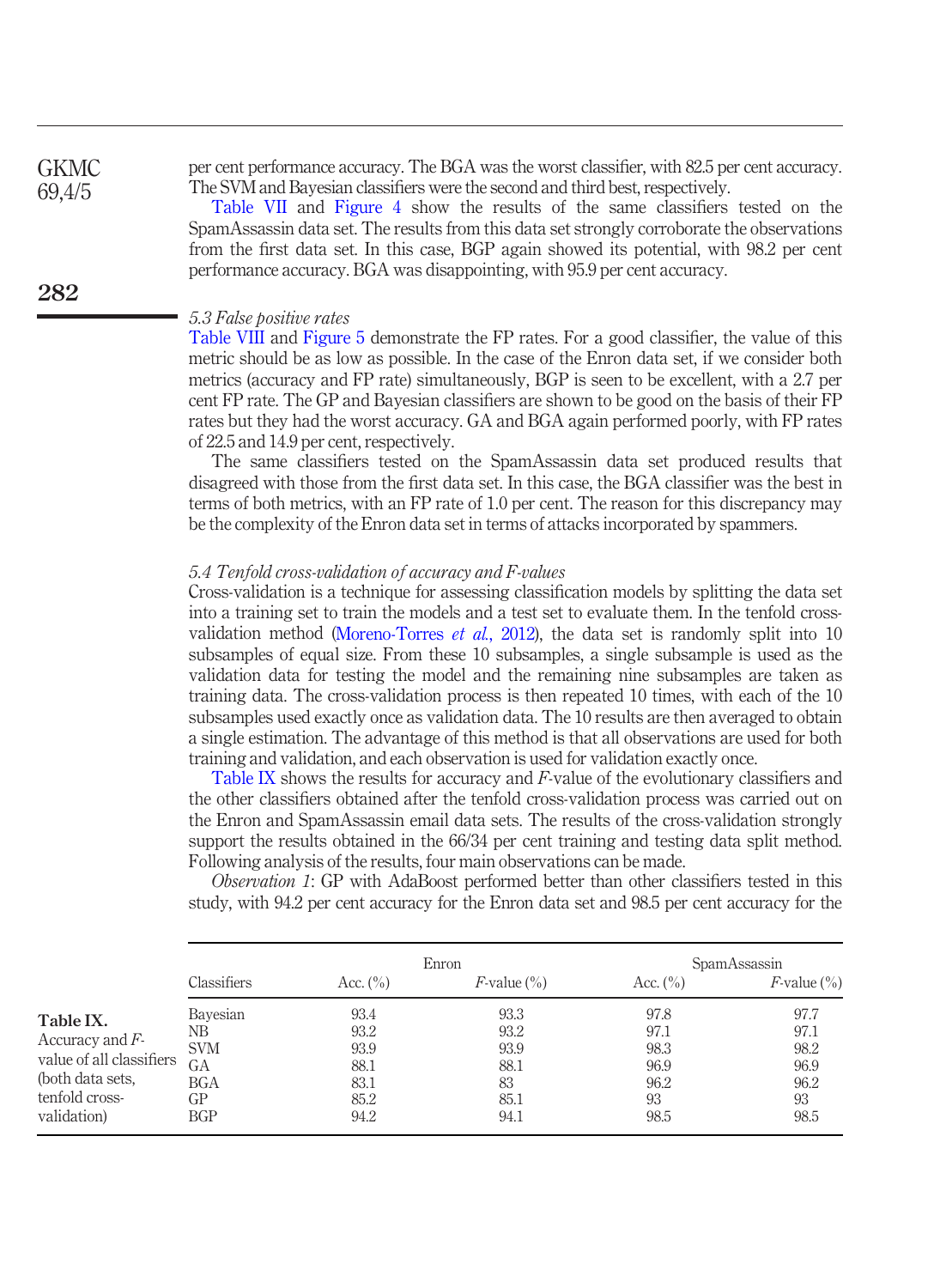SpamAssassin data set. However, SVM results were comparable at their best, with 93.9 per cent accuracy for the Enron data set and 98.3 per cent accuracy for the SpamAssassin data set.

*Observation 2*: When GA and GP are compared in the absence of boosting, GA turns out to be the better classifier, with 88.1 per cent accuracy for the Enron data set and 96.9 per cent accuracy for the SpamAssassin data set, compared to GP's 85.2 per cent for Enron and 93.0 per cent for SpamAssassin.

*Observation 3*: When GA and GP are compared in the presence of AdaBoost, BGP is shown to be a better classifier than BGA, with 94.2 per cent accuracy for the Enron data set and 98.5 per cent accuracy for the SpamAssassin data set, compared to BGA's 83.1 per cent for Enron and 96.2 per cent for SpamAssassin.

*Observation 4*: With boosting, the training of GP was shown to be good, and its accuracy increased to approximately 5.1 per cent for the Enron data set and 2.8 per cent for the SpamAssassin data set. However, for GA after boosting, performance went down by 3.0 per cent for Enron data set and 0.4 per cent for SpamAssassin data set.

#### *5.5 Wilcoxon signed-rank test (for matched data set)*

This study also used the Wilcoxon signed-rank test (Hu *et al.*, 2016) to further verify the predictive accuracy of the evolutionary classifiers and the other classifiers used in this study. The Wilcoxon signed-rank test was used to check whether the results of the two classifiers are significantly different or not (Demšar, 2006). The null hypothesis is that the predictive capabilities of the two classifiers are the same, in which case the mean difference of the accuracy of the classifiers would be zero. In this study, all the machine learning classifiers were tested on each data set; the Wilcoxon signed-rank test was first performed on the Enron data set and then on the SpamAssassin data set. Tables X and XI show the *p*values of pairwise machine learning classifiers based on the *F*-values for both data sets, with

| $b-values*$                                      | NΒ   | <b>SVM</b>               | GА                                                                                         | BGA                                                    | GP                                                                             | <b>BGP</b>                                                                         |                                                                                                                    |
|--------------------------------------------------|------|--------------------------|--------------------------------------------------------------------------------------------|--------------------------------------------------------|--------------------------------------------------------------------------------|------------------------------------------------------------------------------------|--------------------------------------------------------------------------------------------------------------------|
| Bayesian<br>NB.<br><b>SVM</b><br>GA<br>BGA<br>GP | 0.34 | $2.9E - 5$<br>$2.0E - 6$ | $1.86E - 09$<br>$1.86E - 09$<br>$2.0E - 6$                                                 | $2.0E - 6$<br>$2.0E - 6$<br>$2.0E - 6$<br>$1.86E - 09$ | $1.86E - 0.9$<br>$1.86E - 09$<br>$1.86E - 09$<br>$1.86E - 09$<br>$3.73E - 0.9$ | $8.01E - 08$<br>$3.73E - 09$<br>0.001483<br>$2.0E - 6$<br>$2.0E - 6$<br>$2.0E - 6$ | Table X.<br>Wilcoxon's signed-<br>rank test between<br>each pair of<br>classifiers on the<br>Enron data set $(F -$ |
|                                                  |      |                          | <b>Note:</b> *Wilcoxon's signed-rank test is performed on the 95 per cent confidence level |                                                        |                                                                                |                                                                                    | values)                                                                                                            |

Note: \*Wilcoxon's signed-rank test is performed on the 95 per cent confidence level

| $p$ -values*                                           | NB      | <b>SVM</b>         | GА                                                                                                                                 | BGA                                    | GP                                                               | <b>BGP</b>                                                                 |                                                                                                                                      |
|--------------------------------------------------------|---------|--------------------|------------------------------------------------------------------------------------------------------------------------------------|----------------------------------------|------------------------------------------------------------------|----------------------------------------------------------------------------|--------------------------------------------------------------------------------------------------------------------------------------|
| Bayesian<br>NB<br><b>SVM</b><br>GA<br><b>BGA</b><br>GP | $1E-04$ | $3E-05$<br>$2E-06$ | $5E - 05$<br>0.09166<br>$1.90E - 09$<br><b>Note:</b> *Wilcoxon's signed-rank test is performed on the 95 per cent confidence level | $2E - 06$<br>7E-06<br>$2E-06$<br>0.021 | $2E - 06$<br>$2E - 06$<br>$2E - 06$<br>$1.90E - 09$<br>$2E - 06$ | $1.86E - 0.9$<br>$2E - 06$<br>$5E-06$<br>$2E-06$<br>$2E - 06$<br>$2E - 06$ | Table XI.<br>Wilcoxon's signed-<br>rank test between<br>each pair of<br>classifiers on the<br>SpamAssassin data<br>set $(F$ -values) |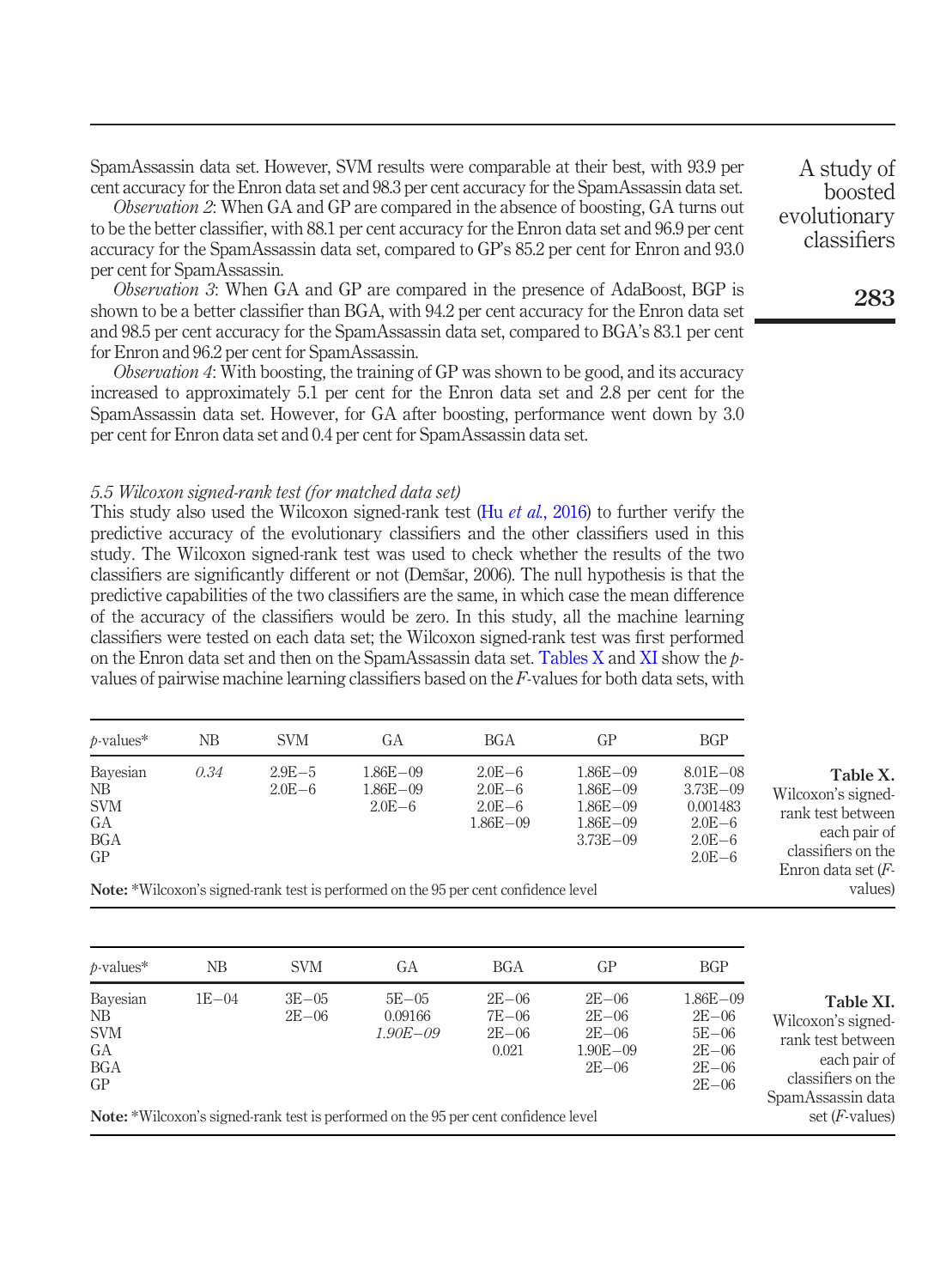the *p*-values that are significant (i.e.  $p > 0.05$ ) shown in bold. Five observations can be made on the basis of this analysis.

*Observation 1*: In terms of *F*-values for the two data sets, most of the pairwise machine learning classifiers showed significant differences from the others ( $p < 0.05$ ), with only a small number of exceptions  $(p > 0.05)$ .

*Observation 2*: For the Enron data set, the differences between the Bayesian and NB classifiers were not significant  $(p > 0.05)$ , and hence, the performance capability of both classifiers is comparable. For the SpamAssassin data set, the differences between GA and NB were not significant  $(p > 0.05)$ , and hence, the performance capability of both classifiers is comparable.

*Observation 3*: BGP turns out to be a good classifier in comparison to the other classifiers included in this study, as the *p*-value of the BGP classifier is higher than the other paired classifiers. Hence, in respect to *F*-value, the performance capability of BGP classifier is stronger than that of the other classifiers.

*Observation 4*: When the test of significance is carried out between the GA and GP classifiers in the absence of boosting, the *p*-value is high for both classifiers. Hence, in respect of *F*-values, GA without boosting is comparable with GP for both data sets.

*Observation 5*: When the test of significance is carried out between the GA and GP classifiers in the presence of boosting, the *p*-value is high. Hence, in respect of *F*-values, BGP is better than BGA for both data sets.

#### 6. Conclusion, research implications and limitations

Evolutionary algorithm-based classifiers are now very familiar in the literature because of their interesting rules. This study has shown the strength of wrapper feature search algorithms; the GreedyStepwise feature search method obtained as a smaller number of best informative features and the GA classifier demonstrated its potential for accurate classification. GA and GP classifiers were tested in this study, with and without boosting. Over numerous iterations, GP showed excellent classification strength with the help of the boosting strategy; GA initially gave satisfactory results compared to GP but, after numerous iterations, its performance deteriorated and did not approach the level of performance of GP. When comparison was made with various other classifiers, BGP again proved its potential with excellent performance, with the SVM and Bayesian classifiers the second and third best, respectively. BGP also showed its strength insensitivity of classification; in each iteration, its FP rate was always the lowest value.

To validate the performance of the evolutionary classifiers and the other machine learning classifiers, tenfold cross-validation of accuracy and *F*-measures was performed. In the validation process, the results strongly corroborated the results obtained from the 66/34 per cent training and testing split. Further, to check the significance of the differences in performance accuracy and *F*-measure between the evolutionary classifiers and the other machine learning classifiers, the Wilcoxon signed-rank test of matched data were performed for both data sets. The results suggest that most of the differences were significant at the 95 per cent confidence level ( $p < 0.05$ ), with only a small number of exceptions ( $p > 0.05$ ). This study, therefore, concludes that GP, with AdaBoost algorithms and boosting with resampling, is good for classifying spam and ham emails.

In the future, the same classifiers could usefully be tested on other data sets. Further studies might also be carried out to check the credibility of GP by means of comparative analysis with other machine learning classifiers.

The primary research implication of this study relates to reductions in costs incurred because of spam/unsolicited bulk email. Email is fundamentally necessary for sharing information

284

**GKMC** 69,4/5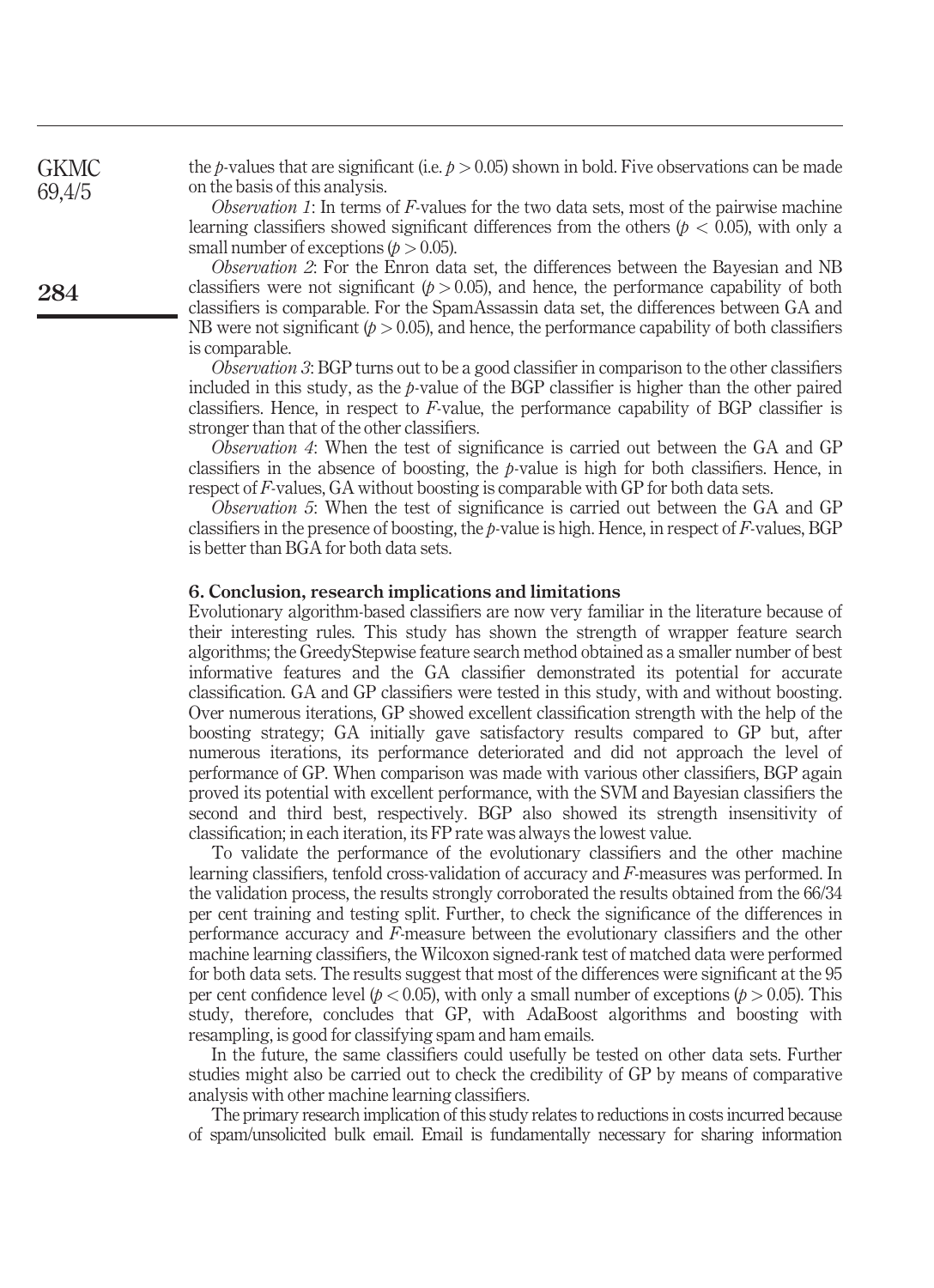between a number of units in an organization and for being competitive with business rivals. It is a continual challenge for internet service providers to provide the best email services to their customers. Although internet service providers and organizations are continuously adopting novel spam filtering approaches to reduce the number of unwanted emails, the desired effect is frequently not achieved because of the cost of installation, issues of customizability and the risk of misclassification of important emails. This study deals with many of the issues and challenges faced by organizations and internet service providers. It found that the proposed models not only provided excellent performance accuracy, sensitivity, low FP rates and customizability but also contributed to reducing the cost of spam. The same models may be used for other text mining applications such as sentiment analysis, blog mining or news mining.

This research focuses on the classification of spam emails that are written in the English language, simply because of English a universally accepted language that is widely used to write emails. No other languages have been included in this study. The body of an email file is particularly suitable for content-based filtering, as this method works with the content (words/features) of the email data that is found in the body; hence, this research used only the body of the emails. A critical category of spam is image spam, in which the content of spam is absorbed into the image file; however, image spam has not been included in this research. Only email messages have been incorporated, and no other message types such as short message service or multimedia messaging service were a part of this study.

#### References

- Aas, K. and Eikvil, L. (1999), *Text Categorisation: A Survey*.
- Banzhaf, W. (Ed.) (1998), "Genetic programming: first European workshop", *Proceedings of EuroGP*'*98, Paris, France, 14-15 April*, Vol. 1, *Springer Science and Business Media*.
- Bauer, E. and Kohavi, R. (1999), "An empirical comparison of voting classification algorithms: bagging, boosting, and variants", *Machine Learning*, Vol. 36 Nos 1/2, pp. 105-139.
- Breiman, L. (2001),"Random forests", *Machine Learning*, Vol. 45 No. 1, pp. 5-32.
- Cantú-Paz, E. (2007), "Parameter setting in parallel genetic algorithms", *Parameter Setting in Evolutionary Algorithms*, Springer, Berlin, Heidelberg, pp. 259-276.
- Caruana, R. and Freitag, D. (1994), "Greedy attribute selection", in *Machine Learning Proceedings, 1994*, Morgan Kaufmann, pp. 28-36.
- Cortes, C. and Vapnik, V. (1995),"Support-vector networks", *Machine Learning*, Vol. 20 No. 3, pp. 273-297.
- Datta, J., Kataria, N. and Hubballi, N. (2015), "Network traffic classification in encrypted environment: a case study of google hangout", *Twenty-First National Conference on Communications (NCC)*, *IEEE*, pp. 1-6.
- Drucker, H., Wu, S. and Vapnik, V.N. (1999), "Support vector machines for spam categorization", *IEEE Transactions on Neural Networks*, Vol. 10 No. 5, pp. 1048-1054.
- Fdez-Glez, J., Ruano-Ordás, D., Laza, R., Méndez, J.R., Pavón, R. and Fdez-Riverola, F. (2016), "WSF2: a novel framework for filtering web spam", *Scienti*fi*c Programming*, Vol. 2016, p. 1.
- Friedman, N., Geiger, D. and Goldszmidt, M. (1997), "Bayesian network classifiers", *Machine Learning*, Vol. 29 No. 2/3, pp. 131-163.
- Gashti, M.Z. (2017), "Detection of spam email by combining harmony search algorithm and decision tree", *Engineering, Technology and Applied Science Research*, Vol. 7 No. 3, pp. 1713-1718.
- Goh, K.L. and Singh, A.K. (2015), "Comprehensive literature review on machine learning structures for web spam classification", *Procedia Computer Science*, Vol. 70, pp. 434-441.
- Goodman, J., Cormack, G.V. and Heckerman, D. (2007), "Spam and the ongoing battle for the inbox", *Communications of the ACM*, Vol. 50 No. 2, pp. 24-33.

A study of boosted evolutionary classifiers

285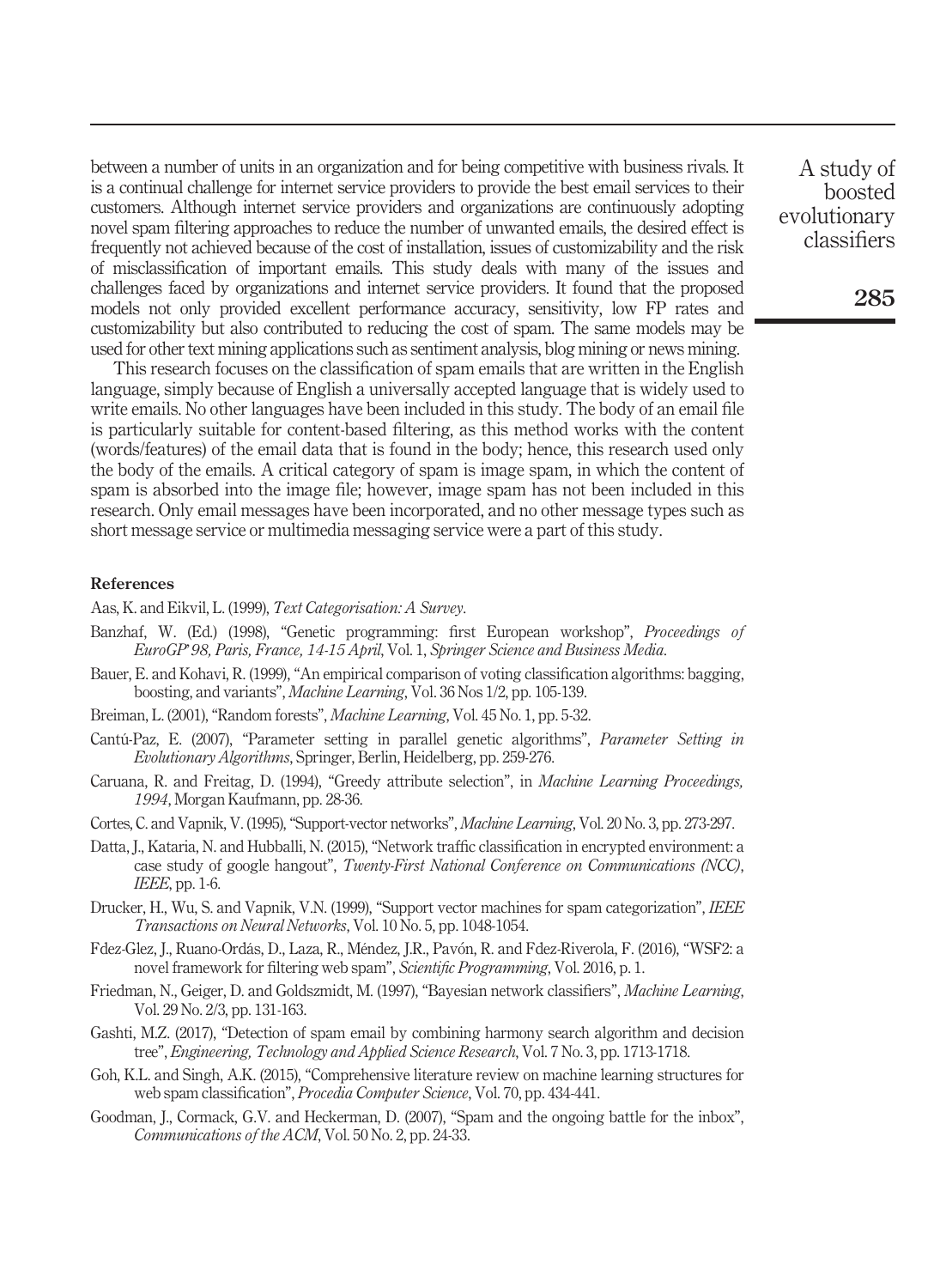| GKMC<br>69,4/5 | Holland, J.H. (1975), Adaptation in Natural and Artificial Systems. An Introductory Analysis with Application<br>to Biology, Control, and Artificial Intelligence, University of MI Press, Ann Arbor, MI, pp. 439-444.                                                             |
|----------------|------------------------------------------------------------------------------------------------------------------------------------------------------------------------------------------------------------------------------------------------------------------------------------|
|                | Hu, Z., Chiong, R., Pranata, I., Susilo, W. and Bao, Y. (2016), "Identifying malicious web domains using<br>machine learning techniques with online credibility and performance data" <i>Proceedings of the</i><br>IEEE Congress on Evolutionary Computation (CEC), pp. 5186-5194. |
| 286            | Jia, Z., Li, W., Gao, W. and Xia, Y. (2012), "Research on web spam detection based on support vector<br>machine", International Conference on Communication Systems and Network Technologies<br>$(CSNT)$ , IEEE, pp. 517-520.                                                      |
|                | Li, W. (2009), "The e-mail filtering system based on improved genetic algorithm", International<br>Workshop on Information Security and Application (IWISA 2009), p. 26.                                                                                                           |
|                | Kishore, J.K., Patnaik, L.M., Mani, V. and Agrawal, V.K. (2000), "Application of genetic programming                                                                                                                                                                               |

- for multicategory pattern classification", *IEEE Transactions on Evolutionary Computation*, Vol. 4 No. 3, pp. 242-258.
- Lai, C.C. (2007), "An empirical study of three machine learning methods for spam filtering", *Knowledge-Based Systems*, Vol. 20 No. 3, pp. 249-254.
- Lewis, D.D. (1998), "Naive (Bayes) at forty: the independence assumption in information retrieval", *Machine learning: ECML-98*, *Springer*, *Berlin Heidelberg*, pp. 4-15.
- Liu, B., McKay, B. and Abbass, H.A. (2003), "Improving genetic classifiers with a boosting algorithm", *The 2003 Congress on Evolutionary Computation, 2003. CEC*'*03*, Vol. 4, pp. 2596-2602, *IEEE*.
- Meda, C., Ragusa, E., Gianoglio, C., Zunino, R., Ottaviano, A., Scillia, E. and Surlinelli, R. (2016), "Spam detection of Twitter traffic: a framework based on random forests and non-uniform feature sampling", *IEEE/ACM International Conference on Advances in Social Networks Analysis and Mining (ASONAM)*, *IEEE*, pp. 811-817.
- Moreno-Torres, J.G., Raeder, T., Alaiz-Rodríguez, R., Chawla, N.V. and Herrera, F. (2012), "A unifying view on dataset shift in classification", *Pattern Recognition*, Vol. 45 No. 1, pp. 521-530.
- Parveen, P. and Halse, P.G. (2016), "Spam mail detection using classification", *International Journal of Advanced Research in Computer Science and Electronics Engineering*, Vol. 5 No. 6, pp. 347-349.
- Pantel, P. and Lin, D. (1998), "Spamcop: a spam classification and organization program", *Proceedings of AAAI-98 Workshop on Learning for Text Categorization*, pp. 95-98.
- Patel, B.B. and Patel, H.M. (2017), "Survey on offline character recognition for handwritten Gujarati text", *International Journal of Computer Applications*, Vol. 177 No. 6.
- Patil, R.C. and Patil, D.R. (2015), "Web spam detection using SVM classifier", *IEEE 9th International Conference on Intelligent Systems and Control (ISCO)*, *IEEE*, pp. 1-4.
- Quinlan, J.R. (1993), *C4. 5: Programming for Machine Learning*, Vol. 38, Morgan Kauffmann, Burlington, MA, p.48.
- Raymer, M.L., Punch, W.F., Goodman, E.D., Kuhn, L.A. and Jain, A.K. (2000), "Dimensionality reduction using genetic algorithms", *IEEE Transactions on Evolutionary Computation*, Vol. 4 No. 2, pp. 164-171.
- Rennie, J. (1998),"An application of machine learning to e-mail filtering", *Proceeding KDD Workshop on Text Mining*.
- Shah, N.F. and Kumar, P. (2018), "A comparative analysis of various spam classifications", *Progress in IntelligentComputingTechniques:Theory, Practice,and Applications*, Springer, Singapore, pp. 265-271.
- Sahami, M. Dumais, S. Heckerman, D. and Horvitz, E. (1998), "A Bayesian approach to filtering junk email, learning for text categorization: Papers from the 1998 workshop", Vol. 62, pp. 98-105.
- Schapire, R.E., Freund, Y., Bartlett, P. and Lee, W.S. (1998), "Boosting the margin: a new explanation for the effectiveness of voting methods", *The Annals of Statistics*, Vol. 26 No. 5, pp. 1651-1686.
- Sergienko, R., Shan, M. and Schmitt, A. (2017), "A comparative study of text preprocessing techniques for natural language call routing", in *Dialogues with Social Robots*, Springer, Singapore, pp. 23-37.